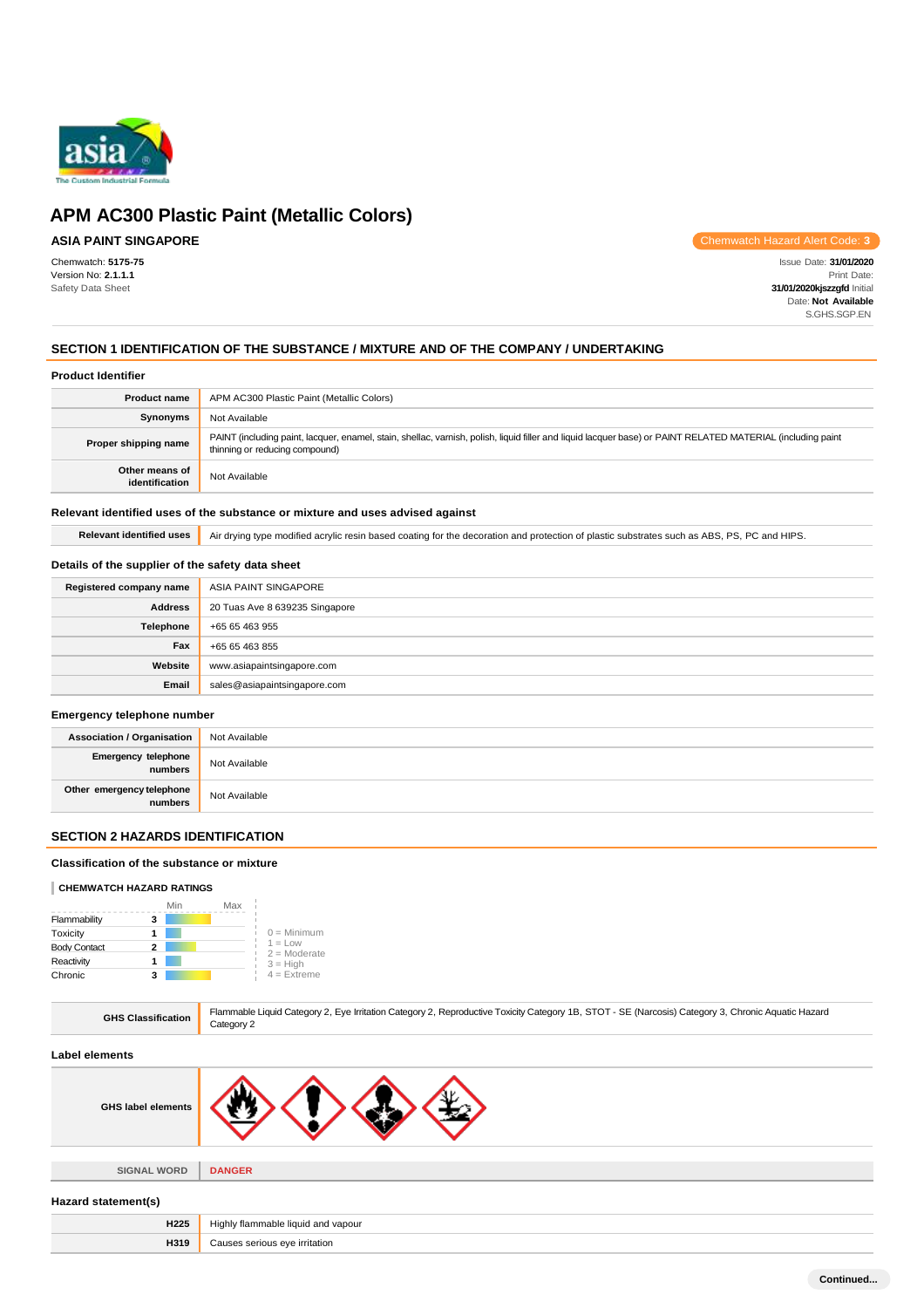| H360                                         | May damage fertility or the unborn child                                                       |  |
|----------------------------------------------|------------------------------------------------------------------------------------------------|--|
| H336                                         | May cause drowsiness or dizziness                                                              |  |
| H411                                         | Toxic to aquatic life with long lasting effects                                                |  |
| <b>Precautionary statement(s) Prevention</b> |                                                                                                |  |
| P201                                         | Obtain special instructions before use.                                                        |  |
| P210                                         | Keep away from heat, hot surfaces, sparks, open flames and other ignition sources. No smoking. |  |
| P271                                         | Use only outdoors or in a well-ventilated area.                                                |  |
| P280                                         | Wear protective gloves/protective clothing/eye protection/face protection.                     |  |
| P240                                         | Ground/bond container and receiving equipment.                                                 |  |
| P241                                         | Use explosion-proof electrical/ventilating/lighting/intrinsically safe equipment.              |  |
| P242                                         | Use only non-sparking tools.                                                                   |  |
| P243                                         | Take precautionary measures against static discharge.                                          |  |
| P261                                         | Avoid breathing dust/fume/gas/mist/vapours/spray.                                              |  |
| P273                                         | Avoid release to the environment.                                                              |  |

# **Precautionary statement(s) Response**

| P308+P313      | IF exposed or concerned: Get medical advice/attention.                                                                           |
|----------------|----------------------------------------------------------------------------------------------------------------------------------|
| P370+P378      | In case of fire: Use alcohol resistant foam or normal protein foam for extinction.                                               |
| P305+P351+P338 | IF IN EYES: Rinse cautiously with water for several minutes. Remove contact lenses, if present and easy to do. Continue rinsing. |
| P312           | Call a POISON CENTER/doctor/physician/first aider/if you feel unwell.                                                            |
| P337+P313      | If eye irritation persists: Get medical advice/attention.                                                                        |
| P391           | Collect spillage.                                                                                                                |
| P303+P361+P353 | IF ON SKIN (or hair): Take off immediately all contaminated clothing. Rinse skin with water/shower.                              |
| P304+P340      | IF INHALED: Remove person to fresh air and keep comfortable for breathing.                                                       |

# **Precautionary statement(s) Storage**

| P403+P235 | Store in a well-ventilated place. Keep cool.                     |
|-----------|------------------------------------------------------------------|
| P405      | Store locked up.                                                 |
| P403+P233 | Store in a well-ventilated place. Keep container tightly closed. |

# **Precautionary statement(s) Disposal**

**P501** Dispose of contents/container to authorised chemical landfill or if organic to high temperature incineration

# **SECTION 3 COMPOSITION / INFORMATION ON INGREDIENTS**

## **Substances**

See section below for composition of Mixtures

# **Mixtures**

| <b>CAS No</b> | %[weight] | Name                            |
|---------------|-----------|---------------------------------|
| 123-86-4      | 10-30     | n-butyl acetate                 |
| 141-78-6      | < 10      | ethyl acetate                   |
| 7429-90-5     | < 10      | aluminium flake                 |
| 84-74-2       | < 10      | dibutyl phthalate               |
| 111-76-2      | <10       | ethylene glycol monobutyl ether |

# **SECTION 4 FIRST AID MEASURES**

# **Description of first aid measures**

| If this product comes in contact with the eyes:<br>Wash out immediately with fresh running water.<br>Ensure complete irrigation of the eye by keeping eyelids apart and away from eye and moving the eyelids by occasionally lifting the upper and lower lids.<br>Seek medical attention without delay; if pain persists or recurs seek medical attention.<br>▶ Removal of contact lenses after an eye injury should only be undertaken by skilled personnel. |
|---------------------------------------------------------------------------------------------------------------------------------------------------------------------------------------------------------------------------------------------------------------------------------------------------------------------------------------------------------------------------------------------------------------------------------------------------------------|
| If skin contact occurs:<br>Immediately remove all contaminated clothing, including footwear.<br>Flush skin and hair with running water (and soap if available).<br>Seek medical attention in event of irritation.                                                                                                                                                                                                                                             |
| If fumes or combustion products are inhaled remove from contaminated area.<br>Lay patient down. Keep warm and rested.<br>Prostheses such as false teeth, which may block airway, should be removed, where possible, prior to initiating first aid procedures.<br>Apply artificial respiration if not breathing, preferably with a demand valve resuscitator, bag-valve mask device, or pocket mask as trained. Perform CPR if<br>necessary.                   |
|                                                                                                                                                                                                                                                                                                                                                                                                                                                               |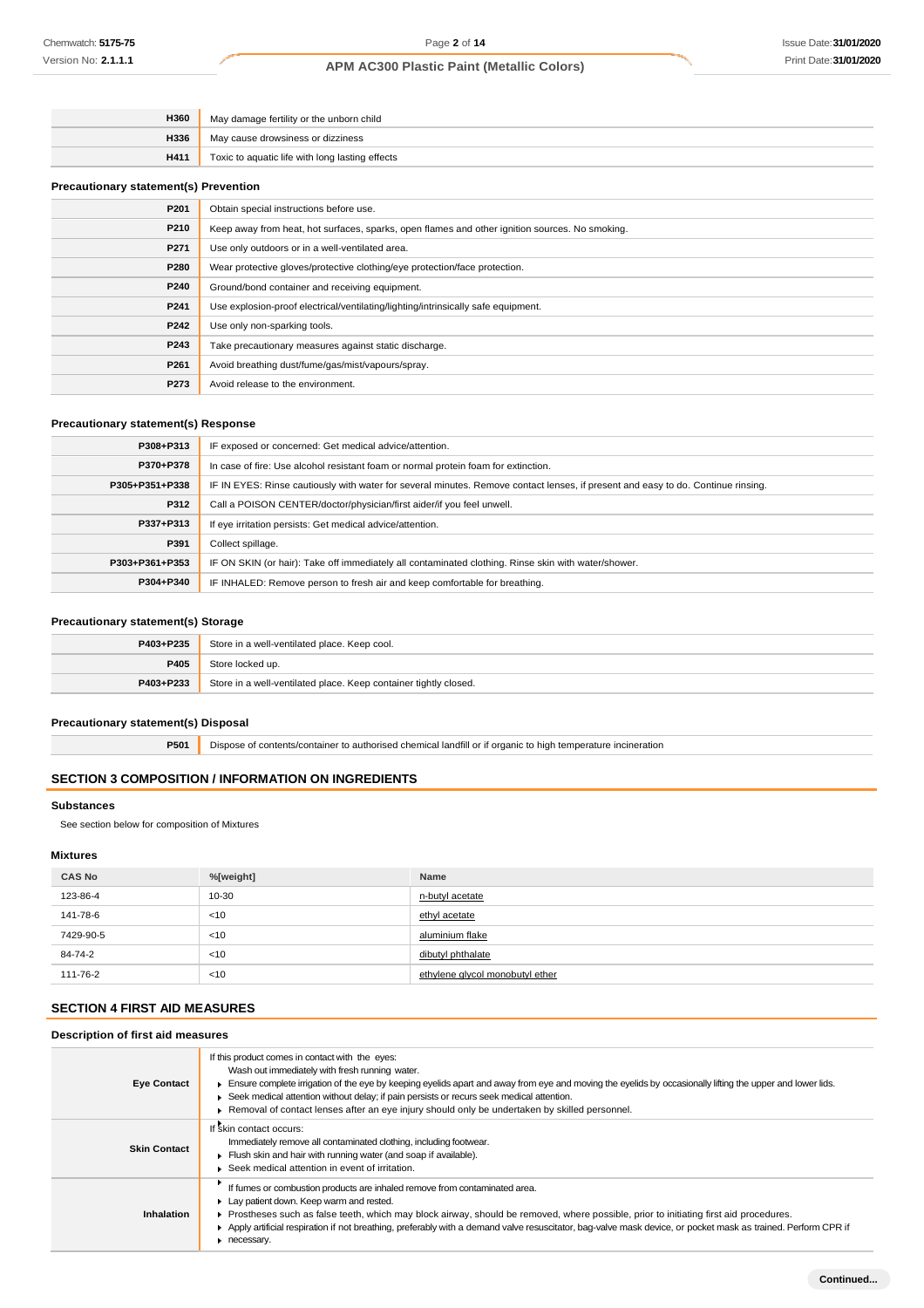|           | Transport to hospital, or doctor.                                                                                                                                                                                                                                                                                                                      |
|-----------|--------------------------------------------------------------------------------------------------------------------------------------------------------------------------------------------------------------------------------------------------------------------------------------------------------------------------------------------------------|
| Ingestion | If swallowed do <b>NOT</b> induce vomiting.<br>If vomiting occurs, lean patient forward or place on left side (head-down position, if possible) to maintain open airway and prevent aspiration.<br>Observe the patient carefully.<br>Never give liquid to a person showing signs of being sleepy or with reduced awareness; i.e. becoming unconscious. |
|           | Give water to rinse out mouth, then provide liquid slowly and as much as casualty can comfortably drink.<br>Seek medical advice.<br>If spontaneous vomiting appears imminent or occurs, hold patient's head down, lower than their hips to help avoid possible aspiration of vomitus.                                                                  |

#### **Indication of any immediate medical attention and special treatment needed**

Any material aspirated during vomiting may produce lung injury. Therefore emesis should not be induced mechanically or pharmacologically. Mechanical means should be used if it is considered necessary to evacuate the stomach contents; these include gastric lavage after endotracheal intubation. If spontaneous vomiting has occurred after ingestion, the patient should be monitored for difficult breathing, as adverse effects of aspiration into the lungs may be delayed up to 48 hours.

For acute or short term repeated exposures to ethylene glycol:

- Early treatment of ingestion is important. Ensure emesis is satisfactory.
- **Test and correct for metabolic acidosis and hypocalcaemia.** Apply sustained diuresis when possible with hypertonic mannitol.
- Evaluate renal status and begin haemodialysis if indicated. [I.L.O]
- Rapid absorption is an indication that emesis or lavage is effective only in the first few hours. Cathartics and charcoal are generally not effective.
- ▶ Correct acidosis, fluid/electrolyte balance and respiratory depression in the usual manner. Systemic acidosis (below 7.2) can be treated with intravenous sodium bicarbonate solution.
- Ethanol therapy prolongs the half-life of ethylene glycol and reduces the formation of toxic metabolites.
- Pyridoxine and thiamine are cofactors for ethylene glycol metabolism and should be given (50 to 100 mg respectively) intramuscularly, four times per day for 2 days.
- Magnesium is also a cofactor and should be replenished. The status of 4-methylpyrazole, in the treatment regime, is still uncertain. For clearance of the material and its metabolites,
	- haemodialysis is much superior to peritoneal dialysis.

[Ellenhorn and Barceloux: Medical Toxicology] It has been suggested that there is a need for establishing a new biological exposure limit before a workshift that is clearly below 100 mmol ethoxy-acetic acids per mole creatinine in morning urine of people occupationally exposed to ethylene glycol ethers. This arises from the finding that an increase in urinary stones may be associated with such exposures. *Laitinen J., et al: Occupational & Environmental Medicine 1996; 53, 595-600*

for simple esters:

#### BASIC TREATMENT

-------------------------------------------------------------- Establish a patent airway with suction where necessary.

--------------------------------------------------------------

- Watch for signs of respiratory insufficiency and assist ventilation as necessary.
- Administer oxygen by non-rebreather mask at 10 to 15 l/min.
- Monitor and treat, where necessary, for pulmonary oedema .
- Monitor and treat, where necessary, for shock.
- DO NOT use emetics. Where ingestion is suspected rinse mouth and give up to 200 ml water (5 ml/kg recommended) for dilution where patient is able to swallow, has a strong gag reflex and does not drool.
- Give activated charcoal.

--------------------------------------------------------------

--------------------------------------------------------------

#### ADVANCED TREATMENT

- Consider orotracheal or nasotracheal intubation for airway control in unconscious patient or where respiratory arrest has occurred.
- Positive-pressure ventilation using a bag-valve mask might be of use.
- **Monitor and treat, where necessary, for arrhythmias**
- Start an IV D5W TKO. If signs of hypovolaemia are present use lactated Ringers solution. Fluid overload might create complications.
- **Drug therapy should be considered for pulmonary oedema.**
- Hypotension with signs of hypovolaemia requires the cautious administration of fluids. Fluid overload might create complications.
- **F** Treat seizures with diazepam.
- Proparacaine hydrochloride should be used to assist eye irrigation.

EMERGENCY DEPARTMENT

- -------------------------------------------------------------- Laboratory analysis of complete blood count, serum electrolytes, BUN, creatinine, glucose, urinalysis, baseline for serum aminotransferases (ALT and AST), calcium, phosphorus and magnesium, may assist in establishing a treatment regime. Other useful analyses include anion and osmolar gaps, arterial blood gases (ABGs), chest radiographs and electrocardiograph.
- Positive end-expiratory pressure (PEEP)-assisted ventilation may be required for acute parenchymal injury or adult respiratory distress syndrome.

 $\blacktriangleright$  Consult a toxicologist as neces

--------------------------------------------------------------

*BRONSTEIN, A.C. and CURRANCE, P.L. EMERGENCY CARE FOR HAZARDOUS MATERIALS EXPOSURE: 2nd Ed. 1994*

#### **SECTION 5 FIREFIGHTING MEASURES**

| <b>Extinguishing media</b> |  |  |
|----------------------------|--|--|
|----------------------------|--|--|

|                                                       | $\blacktriangleright$ Foam.<br>Dry chemical powder.<br>▶ BCF (where regulations permit).<br>Carbon dioxide.                            |  |
|-------------------------------------------------------|----------------------------------------------------------------------------------------------------------------------------------------|--|
|                                                       | ▶ Water spray or fog - Large fires only.                                                                                               |  |
| Special hazards arising from the substrate or mixture |                                                                                                                                        |  |
| <b>Fire Incompatibility</b>                           | Avoid contamination with oxidising agents i.e. nitrates, oxidising acids, chlorine bleaches, pool chlorine etc. as ignition may result |  |
| <b>Advice for firefighters</b>                        |                                                                                                                                        |  |
|                                                       | Alert Fire Brigade and tell them location and nature of hazard.                                                                        |  |
|                                                       | • May be violently or explosively reactive.                                                                                            |  |
|                                                       | ▶ Wear breathing apparatus plus protective gloves in the event of a fire.                                                              |  |
|                                                       | • Prevent, by any means available, spillage from entering drains or water course.                                                      |  |
| <b>Fire Fighting</b>                                  | Consider evacuation (or protect in place).                                                                                             |  |
|                                                       | Fight fire from a safe distance, with adequate cover.                                                                                  |  |
|                                                       | If safe, switch off electrical equipment until vapour fire hazard removed.                                                             |  |
|                                                       | ► Use water delivered as a fine spray to control the fire and cool adjacent area.                                                      |  |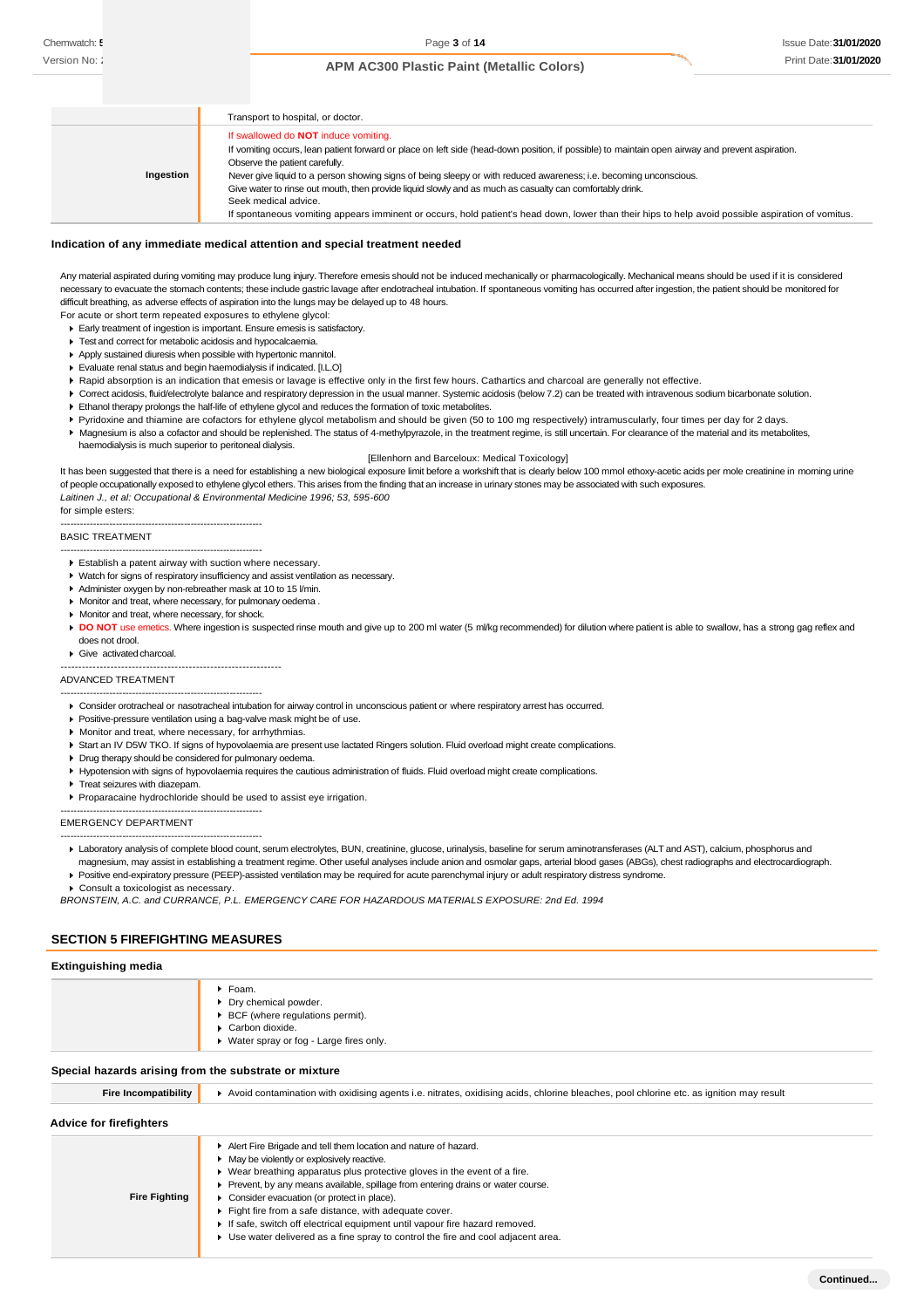|                              | Avoid spraying water onto liquid pools.<br>Do not approach containers suspected to be hot.<br>Cool fire exposed containers with water spray from a protected location.<br>If safe to do so, remove containers from path of fire.                                                                                                                                                                                                                                            |
|------------------------------|-----------------------------------------------------------------------------------------------------------------------------------------------------------------------------------------------------------------------------------------------------------------------------------------------------------------------------------------------------------------------------------------------------------------------------------------------------------------------------|
| <b>Fire/Explosion Hazard</b> | Liquid and vapour are highly flammable.<br>Severe fire hazard when exposed to heat, flame and/or oxidisers.<br>Vapour may travel a considerable distance to source of ignition.<br>Heating may cause expansion or decomposition leading to violent rupture of containers.<br>On combustion, may emit toxic fumes of carbon monoxide (CO).<br>Combustion products include,: carbon dioxide (CO2), metal oxides, other pyrolysis products typical of burning organic material |

## **SECTION 6 ACCIDENTAL RELEASE MEASURES**

## **Personal precautions, protective equipment and emergency procedures**

| <b>Minor Spills</b> | Environmental hazard - contain spillage.<br>Remove all ignition sources.<br>Clean up all spills immediately.<br>Avoid breathing vapours and contact with skin and eyes.<br>Control personal contact with the substance, by using protective equipment.<br>Contain and absorb small quantities with vermiculite or other absorbent material.<br>Wipe up.<br>Collect residues in a flammable waste container.                                                                                                                                                                                                                                                                                                                                                                                                                                                                                                                                                                                                        |
|---------------------|--------------------------------------------------------------------------------------------------------------------------------------------------------------------------------------------------------------------------------------------------------------------------------------------------------------------------------------------------------------------------------------------------------------------------------------------------------------------------------------------------------------------------------------------------------------------------------------------------------------------------------------------------------------------------------------------------------------------------------------------------------------------------------------------------------------------------------------------------------------------------------------------------------------------------------------------------------------------------------------------------------------------|
| <b>Major Spills</b> | Environmental hazard - contain spillage.<br>Clear area of personnel and move upwind.<br>Alert Fire Brigade and tell them location and nature of hazard.<br>May be violently or explosively reactive.<br>Wear breathing apparatus plus protective gloves.<br>Prevent, by any means available, spillage from entering drains or water course.<br>Consider evacuation (or protect in place).<br>No smoking, naked lights or ignition sources.<br>Increase ventilation.<br>Stop leak if safe to do so.<br>Water spray or fog may be used to disperse /absorb vapour.<br>Contain spill with sand, earth or vermiculite.<br>Use only spark-free shovels and explosion proof equipment.<br>Collect recoverable product into labelled containers for recycling.<br>Absorb remaining product with sand, earth or vermiculite.<br>Collect solid residues and seal in labelled drums for disposal.<br>Wash area and prevent runoff into drains.<br>If contamination of drains or waterways occurs, advise emergency services. |

Personal Protective Equipment advice is contained in Section 8 of the SDS.

# **SECTION 7 HANDLING AND STORAGE**

| Precautions for safe handling |                                                                                                                                                                                                                                                                                                                                                                                                                                                                                                                                                                                                                                                                                                                                                                                                                                                                                                                                                                                                                                                                                                                                                                                                                                                                                                                                               |
|-------------------------------|-----------------------------------------------------------------------------------------------------------------------------------------------------------------------------------------------------------------------------------------------------------------------------------------------------------------------------------------------------------------------------------------------------------------------------------------------------------------------------------------------------------------------------------------------------------------------------------------------------------------------------------------------------------------------------------------------------------------------------------------------------------------------------------------------------------------------------------------------------------------------------------------------------------------------------------------------------------------------------------------------------------------------------------------------------------------------------------------------------------------------------------------------------------------------------------------------------------------------------------------------------------------------------------------------------------------------------------------------|
| Safe handling                 | Containers, even those that have been emptied, may contain explosive vapours.<br>Do NOT cut, drill, grind, weld or perform similar operations on or near containers.<br>DO NOT allow clothing wet with material to stay in contact with skin<br>Avoid all personal contact, including inhalation.<br>Wear protective clothing when risk of exposure occurs.<br>Use in a well-ventilated area.<br>Prevent concentration in hollows and sumps.<br>DO NOT enter confined spaces until atmosphere has been checked.<br>Avoid smoking, naked lights, heat or ignition sources.<br>When handling, DO NOT eat, drink or smoke.<br>Vapour may ignite on pumping or pouring due to static electricity.<br><b>DO NOT</b> use plastic buckets.<br>Earth and secure metal containers when dispensing or pouring product.<br>Use spark-free tools when handling.<br>Avoid contact with incompatible materials.<br>Keep containers securely sealed.<br>Avoid physical damage to containers.<br>Always wash hands with soap and water after handling.<br>Work clothes should be laundered separately.<br>Use good occupational work practice.<br>Observe manufacturer's storage and handling recommendations contained within this MSDS.<br>Atmosphere should be regularly checked against established exposure standards to ensure safe working conditions. |
| Other information             | Store in original containers in approved flame-proof area.<br>No smoking, naked lights, heat or ignition sources.<br>DO NOT store in pits, depressions, basements or areas where vapours may be trapped.<br>Keep containers securely sealed.<br>Store away from incompatible materials in a cool, dry well ventilated area.<br>Protect containers against physical damage and check regularly for leaks.<br>Observe manufacturer's storage and handling recommendations contained within this MSDS.                                                                                                                                                                                                                                                                                                                                                                                                                                                                                                                                                                                                                                                                                                                                                                                                                                           |

## **Conditions for safe storage, including any incompatibilities**

| Suitable container | ▶ Packing as supplied by manufacturer.<br>Plastic containers may only be used if approved for flammable liquid.<br>• Check that containers are clearly labelled and free from leaks.<br>For low viscosity materials (i) : Drums and jerry cans must be of the non-removable head type. (ii) : Where a can is to be used as an inner package, the can |
|--------------------|------------------------------------------------------------------------------------------------------------------------------------------------------------------------------------------------------------------------------------------------------------------------------------------------------------------------------------------------------|
|--------------------|------------------------------------------------------------------------------------------------------------------------------------------------------------------------------------------------------------------------------------------------------------------------------------------------------------------------------------------------------|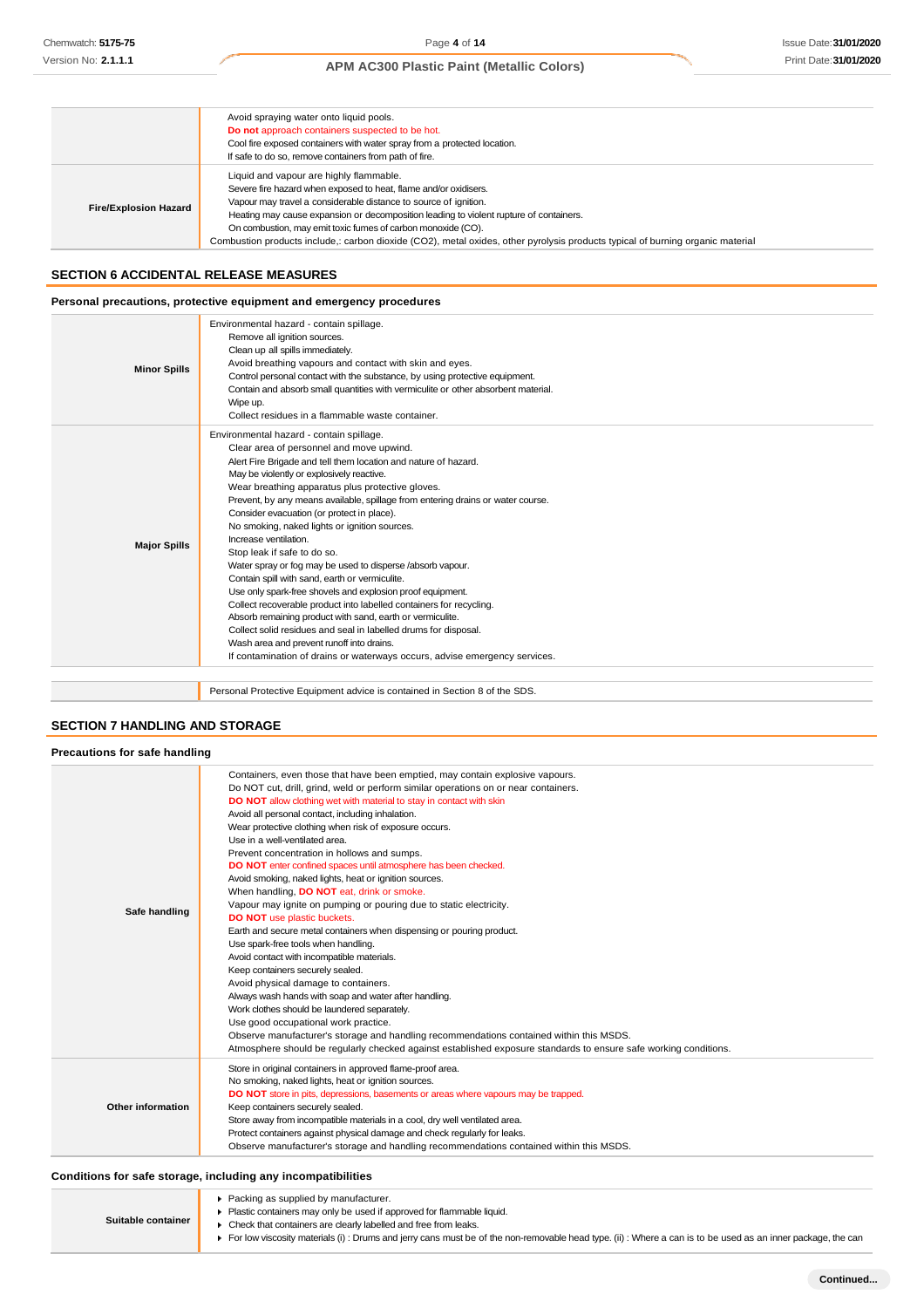|                         | must have a screwed enclosure.                                                                                                                               |
|-------------------------|--------------------------------------------------------------------------------------------------------------------------------------------------------------|
|                         | For materials with a viscosity of at least 2680 cSt. (23 deg. C)                                                                                             |
|                         | For manufactured product having a viscosity of at least 250 cSt. (23 deg. C)                                                                                 |
|                         | Manufactured product that requires stirring before use and having a viscosity of at least 20 cSt (25 deg. C): (i) Removable head packaging; (ii) Cans with   |
|                         | friction closures and (iii) low pressure tubes and cartridges may be used.                                                                                   |
|                         | Where combination packages are used, and the inner packages are of glass, there must be sufficient inert cushioning material in contact with inner and outer |
|                         | packages                                                                                                                                                     |
|                         | In addition, where inner packagings are glass and contain liquids of packing group I there must be sufficient inert absorbent to absorb any spillage, unless |
|                         | the outer packaging is a close fitting moulded plastic box and the substances are not incompatible with the plastic.                                         |
| Storage incompatibility | Avoid strong acids, bases.<br>Avoid reaction with oxidising agents                                                                                           |

# **SECTION 8 EXPOSURE CONTROLS / PERSONAL PROTECTION**

# **Control parameters**

# **OCCUPATIONAL EXPOSURE LIMITS (OEL)**

# **INGREDIENT DATA**

| Source                                                                        | Ingredient                      | <b>Material name</b>   | <b>TWA</b>           | <b>STEL</b>         | Peak          | <b>Notes</b>  |
|-------------------------------------------------------------------------------|---------------------------------|------------------------|----------------------|---------------------|---------------|---------------|
| Singapore Permissible<br><b>Exposure Limits of Toxic</b><br><b>Substances</b> | n-butyl acetate                 | n-Butyl acetate        | 713 mg/m3 / 150 ppm  | 200 mg/m3 / 950 ppm | Not Available | Not Available |
| Singapore Permissible<br><b>Exposure Limits of Toxic</b><br><b>Substances</b> | ethyl acetate                   | Ethyl acetate          | 1440 mg/m3 / 400 ppm | Not Available       | Not Available | Not Available |
| Singapore Permissible<br><b>Exposure Limits of Toxic</b><br>Substances        | aluminium flake                 | Aluminium Metal dust   | $10 \text{ mg/m}$    | Not Available       | Not Available | Not Available |
| Singapore Permissible<br><b>Exposure Limits of Toxic</b><br>Substances        | dibutyl phthalate               | Dibutyl phthalate      | $5 \text{ mg/m}$ 3   | Not Available       | Not Available | Not Available |
| Singapore Permissible<br><b>Exposure Limits of Toxic</b><br><b>Substances</b> | ethylene glycol monobutyl ether | 2-Butoxyethanol (EGBE) | 121 mg/m $3/25$ ppm  | Not Available       | Not Available | Not Available |

# **EMERGENCY LIMITS**

| Ingredient                      | <b>Material name</b>                 | TEEL-1            | TEEL-2            | TEEL-3        |
|---------------------------------|--------------------------------------|-------------------|-------------------|---------------|
| n-butyl acetate                 | Butyl acetate, n-                    | Not Available     | Not Available     | Not Available |
| ethyl acetate                   | Ethyl acetate                        | $400$ ppm         | $400$ ppm         | 10000 ppm     |
| aluminium flake                 | Aluminum                             | $3 \text{ mg/m}$  | $33 \text{ mg/m}$ | 200 mg/m3     |
| dibutyl phthalate               | Dibutyl phthalate                    | $15 \text{ mg/m}$ | $31 \text{ mg/m}$ | 9300 mg/m3    |
| ethylene glycol monobutyl ether | Butoxyethanol, 2-; (Glycol ether EB) | 20 ppm            | 20 ppm            | 700 ppm       |

| Ingredient                              | Original IDLH        | <b>Revised IDLH</b> |
|-----------------------------------------|----------------------|---------------------|
| n-butyl acetate                         | 10,000 ppm           | 1,700 [LEL] ppm     |
| ethyl acetate                           | 10,000 ppm           | $2,000$ [LEL] ppm   |
| aluminium flake                         | Not Available        | Not Available       |
| dibutyl phthalate                       | $9,300 \text{ mg/m}$ | 4,000 mg/m3         |
| ethylene glycol monobutyl ether 700 ppm |                      | 700 [Unch] ppm      |

## **Exposure controls**

| Appropriate engineering<br>controls | Engineering controls are used to remove a hazard or place a barrier between the worker and the hazard. Well-designed engineering controls can be highly<br>effective in protecting workers and will typically be independent of worker interactions to provide this high level of protection.<br>The basic types of engineering controls are:<br>Process controls which involve changing the way a job activity or process is done to reduce the risk.<br>Enclosure and/or isolation of emission source which keeps a selected hazard "physically" away from the worker and ventilation that strategically "adds" and<br>"removes" air in the work environment. Ventilation can remove or dilute an air contaminant if designed properly. The design of a ventilation system must match<br>the particular process and chemical or contaminant in use.<br>Employers may need to use multiple types of controls to prevent employee overexposure.<br>For flammable liquids and flammable gases, local exhaust ventilation or a process enclosure ventilation system may be required. Ventilation equipment should<br>be explosion-resistant.<br>Air contaminants generated in the workplace possess varying "escape" velocities which, in turn, determine the "capture velocities" of fresh circulating air<br>required to effectively remove the contaminant. |                                              |  |
|-------------------------------------|--------------------------------------------------------------------------------------------------------------------------------------------------------------------------------------------------------------------------------------------------------------------------------------------------------------------------------------------------------------------------------------------------------------------------------------------------------------------------------------------------------------------------------------------------------------------------------------------------------------------------------------------------------------------------------------------------------------------------------------------------------------------------------------------------------------------------------------------------------------------------------------------------------------------------------------------------------------------------------------------------------------------------------------------------------------------------------------------------------------------------------------------------------------------------------------------------------------------------------------------------------------------------------------------------------------------------------------------------------------|----------------------------------------------|--|
|                                     | Type of Contaminant:                                                                                                                                                                                                                                                                                                                                                                                                                                                                                                                                                                                                                                                                                                                                                                                                                                                                                                                                                                                                                                                                                                                                                                                                                                                                                                                                         | Air Speed:                                   |  |
|                                     | solvent, vapours, degreasing etc., evaporating from tank (in still air).                                                                                                                                                                                                                                                                                                                                                                                                                                                                                                                                                                                                                                                                                                                                                                                                                                                                                                                                                                                                                                                                                                                                                                                                                                                                                     | $0.25 - 0.5$ m/s<br>$(50-100)$<br>$f/min.$ ) |  |
|                                     | aerosols, fumes from pouring operations, intermittent container filling, low speed conveyer transfers, welding, spray drift, plating acid fumes,<br>pickling (released at low velocity into zone of active generation)                                                                                                                                                                                                                                                                                                                                                                                                                                                                                                                                                                                                                                                                                                                                                                                                                                                                                                                                                                                                                                                                                                                                       |                                              |  |
|                                     |                                                                                                                                                                                                                                                                                                                                                                                                                                                                                                                                                                                                                                                                                                                                                                                                                                                                                                                                                                                                                                                                                                                                                                                                                                                                                                                                                              |                                              |  |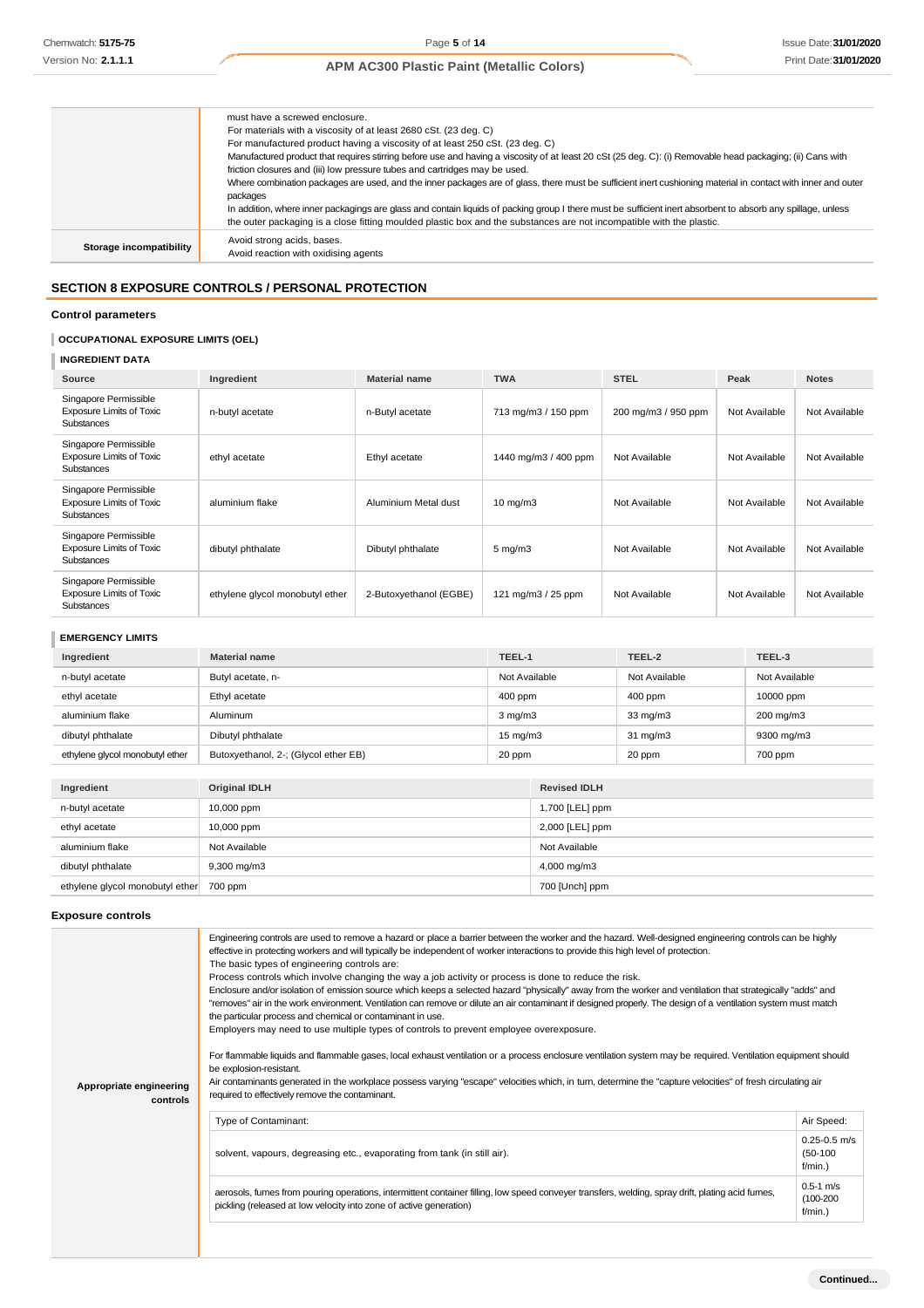|                                         | direct spray, spray painting in shallow booths, drum filling, conveyer loading, crusher dusts, gas discharge (active generation into zone of<br>rapid air motion)                                                                                                                                                                                                                                                                                                                                                                                                                                                                                                                                                                                                                                                                                                                                                                                                                                                                                                                                                                                                                                                                                                                                                                                                                                                                                                                                                                                                                                                                                                                                                                                                                                                                                                                                                                                                    |                                  | $1-2.5$ m/s<br>$(200 - 500)$<br>$f/min.$ ) |
|-----------------------------------------|----------------------------------------------------------------------------------------------------------------------------------------------------------------------------------------------------------------------------------------------------------------------------------------------------------------------------------------------------------------------------------------------------------------------------------------------------------------------------------------------------------------------------------------------------------------------------------------------------------------------------------------------------------------------------------------------------------------------------------------------------------------------------------------------------------------------------------------------------------------------------------------------------------------------------------------------------------------------------------------------------------------------------------------------------------------------------------------------------------------------------------------------------------------------------------------------------------------------------------------------------------------------------------------------------------------------------------------------------------------------------------------------------------------------------------------------------------------------------------------------------------------------------------------------------------------------------------------------------------------------------------------------------------------------------------------------------------------------------------------------------------------------------------------------------------------------------------------------------------------------------------------------------------------------------------------------------------------------|----------------------------------|--------------------------------------------|
|                                         | Within each range the appropriate value depends on:                                                                                                                                                                                                                                                                                                                                                                                                                                                                                                                                                                                                                                                                                                                                                                                                                                                                                                                                                                                                                                                                                                                                                                                                                                                                                                                                                                                                                                                                                                                                                                                                                                                                                                                                                                                                                                                                                                                  |                                  |                                            |
|                                         | Lower end of the range                                                                                                                                                                                                                                                                                                                                                                                                                                                                                                                                                                                                                                                                                                                                                                                                                                                                                                                                                                                                                                                                                                                                                                                                                                                                                                                                                                                                                                                                                                                                                                                                                                                                                                                                                                                                                                                                                                                                               | Upper end of the range           |                                            |
|                                         | 1: Room air currents minimal or favourable to capture                                                                                                                                                                                                                                                                                                                                                                                                                                                                                                                                                                                                                                                                                                                                                                                                                                                                                                                                                                                                                                                                                                                                                                                                                                                                                                                                                                                                                                                                                                                                                                                                                                                                                                                                                                                                                                                                                                                | 1: Disturbing room air currents  |                                            |
|                                         | 2: Contaminants of low toxicity or of nuisance value only.                                                                                                                                                                                                                                                                                                                                                                                                                                                                                                                                                                                                                                                                                                                                                                                                                                                                                                                                                                                                                                                                                                                                                                                                                                                                                                                                                                                                                                                                                                                                                                                                                                                                                                                                                                                                                                                                                                           | 2: Contaminants of high toxicity |                                            |
|                                         | 3: Intermittent, low production.                                                                                                                                                                                                                                                                                                                                                                                                                                                                                                                                                                                                                                                                                                                                                                                                                                                                                                                                                                                                                                                                                                                                                                                                                                                                                                                                                                                                                                                                                                                                                                                                                                                                                                                                                                                                                                                                                                                                     | 3: High production, heavy use    |                                            |
|                                         | 4: Large hood or large air mass in motion                                                                                                                                                                                                                                                                                                                                                                                                                                                                                                                                                                                                                                                                                                                                                                                                                                                                                                                                                                                                                                                                                                                                                                                                                                                                                                                                                                                                                                                                                                                                                                                                                                                                                                                                                                                                                                                                                                                            | 4: Small hood-local control only |                                            |
|                                         | Simple theory shows that air velocity falls rapidly with distance away from the opening of a simple extraction pipe. Velocity generally decreases with the square<br>of distance from the extraction point (in simple cases). Therefore the air speed at the extraction point should be adjusted, accordingly, after reference to<br>distance from the contaminating source. The air velocity at the extraction fan, for example, should be a minimum of 1-2 m/s (200-400 f/min.) for extraction of<br>solvents generated in a tank 2 meters distant from the extraction point. Other mechanical considerations, producing performance deficits within the extraction<br>apparatus, make it essential that theoretical air velocities are multiplied by factors of 10 or more when extraction systems are installed or used.                                                                                                                                                                                                                                                                                                                                                                                                                                                                                                                                                                                                                                                                                                                                                                                                                                                                                                                                                                                                                                                                                                                                         |                                  |                                            |
| <b>Personal protection</b>              |                                                                                                                                                                                                                                                                                                                                                                                                                                                                                                                                                                                                                                                                                                                                                                                                                                                                                                                                                                                                                                                                                                                                                                                                                                                                                                                                                                                                                                                                                                                                                                                                                                                                                                                                                                                                                                                                                                                                                                      |                                  |                                            |
| Eye and face protection                 | Safety glasses with side shields.<br>Chemical goggles.<br>▶ Contact lenses may pose a special hazard; soft contact lenses may absorb and concentrate irritants. A written policy document, describing the wearing of<br>lenses or restrictions on use, should be created for each workplace or task. This should include a review of lens absorption and adsorption for the class of<br>chemicals in use and an account of injury experience. Medical and first-aid personnel should be trained in their removal and suitable equipment should be<br>readily available. In the event of chemical exposure, begin eye irrigation immediately and remove contact lens as soon as practicable. Lens should be removed<br>at the first signs of eye redness or irritation - lens should be removed in a clean environment only after workers have washed hands thoroughly. [CDC NIOSH<br>Current Intelligence Bulletin 59], [AS/NZS 1336 or national equivalent]                                                                                                                                                                                                                                                                                                                                                                                                                                                                                                                                                                                                                                                                                                                                                                                                                                                                                                                                                                                                         |                                  |                                            |
| <b>Skin protection</b>                  | See Hand protection below                                                                                                                                                                                                                                                                                                                                                                                                                                                                                                                                                                                                                                                                                                                                                                                                                                                                                                                                                                                                                                                                                                                                                                                                                                                                                                                                                                                                                                                                                                                                                                                                                                                                                                                                                                                                                                                                                                                                            |                                  |                                            |
| choice.<br><b>Hands/feet protection</b> | Wear chemical protective gloves, e.g. PVC.<br>Wear safety footwear or safety gumboots, e.g. Rubber<br>For esters:<br>► Do NOT use natural rubber, butyl rubber, EPDM or polystyrene-containing materials.<br>The selection of suitable gloves does not only depend on the material, but also on further marks of quality which vary from manufacturer to manufacturer. Where<br>the chemical is a preparation of several substances, the resistance of the glove material can not be calculated in advance and has therefore to be checked prior<br>to the application.<br>The exact break through time for substances has to be obtained from the manufacturer of the protective gloves and has to be observed when making a final<br>Suitability and durability of glove type is dependent on usage. Important factors in the selection of gloves include:<br>$\blacktriangleright$ frequency and duration of contact,<br>chemical resistance of glove material,<br>▶ glove thickness and<br>$\bullet$ dexterity<br>Select gloves tested to a relevant standard (e.g. Europe EN 374, US F739, AS/NZS 2161.1 or national equivalent).<br>> When prolonged or frequently repeated contact may occur, a glove with a protection class of 5 or higher (breakthrough time greater than 240 minutes<br>according to EN 374, AS/NZS 2161.10.1 or national equivalent) is recommended.<br>When only brief contact is expected, a glove with a protection class of 3 or higher (breakthrough time greater than 60 minutes according to EN 374, AS/NZS<br>2161.10.1 or national equivalent) is recommended.<br>▶ Some glove polymer types are less affected by movement and this should be taken into account when considering gloves for long-term use.<br>Contaminated gloves should be replaced.<br>Gloves must only be wom on clean hands. After using gloves, hands should be washed and dried thoroughly. Application of a non-perfumed moisturiser is<br>recommended. |                                  |                                            |
| <b>Body protection</b>                  | See Other protection below                                                                                                                                                                                                                                                                                                                                                                                                                                                                                                                                                                                                                                                                                                                                                                                                                                                                                                                                                                                                                                                                                                                                                                                                                                                                                                                                                                                                                                                                                                                                                                                                                                                                                                                                                                                                                                                                                                                                           |                                  |                                            |
| Other protection<br>return.             | • Overalls.<br>PVC Apron.<br>PVC protective suit may be required if exposure severe.<br>Eyewash unit.<br>Ensure there is ready access to a safety shower.<br>Some plastic personal protective equipment (PPE) (e.g. gloves, aprons, overshoes) are not recommended as they may produce static electricity.<br>For large scale or continuous use wear tight-weave non-static clothing (no metallic fasteners, cuffs or pockets).<br>Non sparking safety or conductive footwear should be considered. Conductive footwear describes a boot or shoe with a sole made from a conductive compound<br>chemically bound to the bottom components, for permanent control to electrically ground the foot an shall dissipate static electricity from the body to reduce the<br>possibility of ignition of volatile compounds. Electrical resistance must range between 0 to 500,000 ohms. Conductive shoes should be stored in lockers close<br>to the room in which they are worn. Personnel who have been issued conductive footwear should not wear them from their place of work to their homes and                                                                                                                                                                                                                                                                                                                                                                                                                                                                                                                                                                                                                                                                                                                                                                                                                                                                       |                                  |                                            |
| <b>Thermal hazards</b>                  | Not Available                                                                                                                                                                                                                                                                                                                                                                                                                                                                                                                                                                                                                                                                                                                                                                                                                                                                                                                                                                                                                                                                                                                                                                                                                                                                                                                                                                                                                                                                                                                                                                                                                                                                                                                                                                                                                                                                                                                                                        |                                  |                                            |

## **Recommended material(s)**

**GLOVE SELECTION INDEX**

Glove selection is based on a modified presentation of the:

*"***Forsberg Clothing Performance Index".**

The effect(s) of the following substance(s) are taken into account in the *computergenerated* selection:

APM AC300 Plastic Paint (Metallic Colors)

| Material | C.PI    |
|----------|---------|
| ##ethyl  | acetate |

# **Respiratory protection**

Type A Filter of sufficient capacity. (AS/NZS 1716 & 1715, EN 143:2000 & 149:2001, ANSI Z88 or national equivalent)

Where the concentration of gas/particulates in the breathing zone, approaches or exceeds the "Exposure Standard" (or ES), respiratory protection is required.

Degree of protection varies with both face-piece and Class of filter; the nature of protection varies with Type of filter.

| <b>Required Minimum</b>  | <b>Half-Face</b> | <b>Full-Face</b> | <b>Powered Air</b> |
|--------------------------|------------------|------------------|--------------------|
| <b>Protection Factor</b> | Respirator       | Respirator       | Respirator         |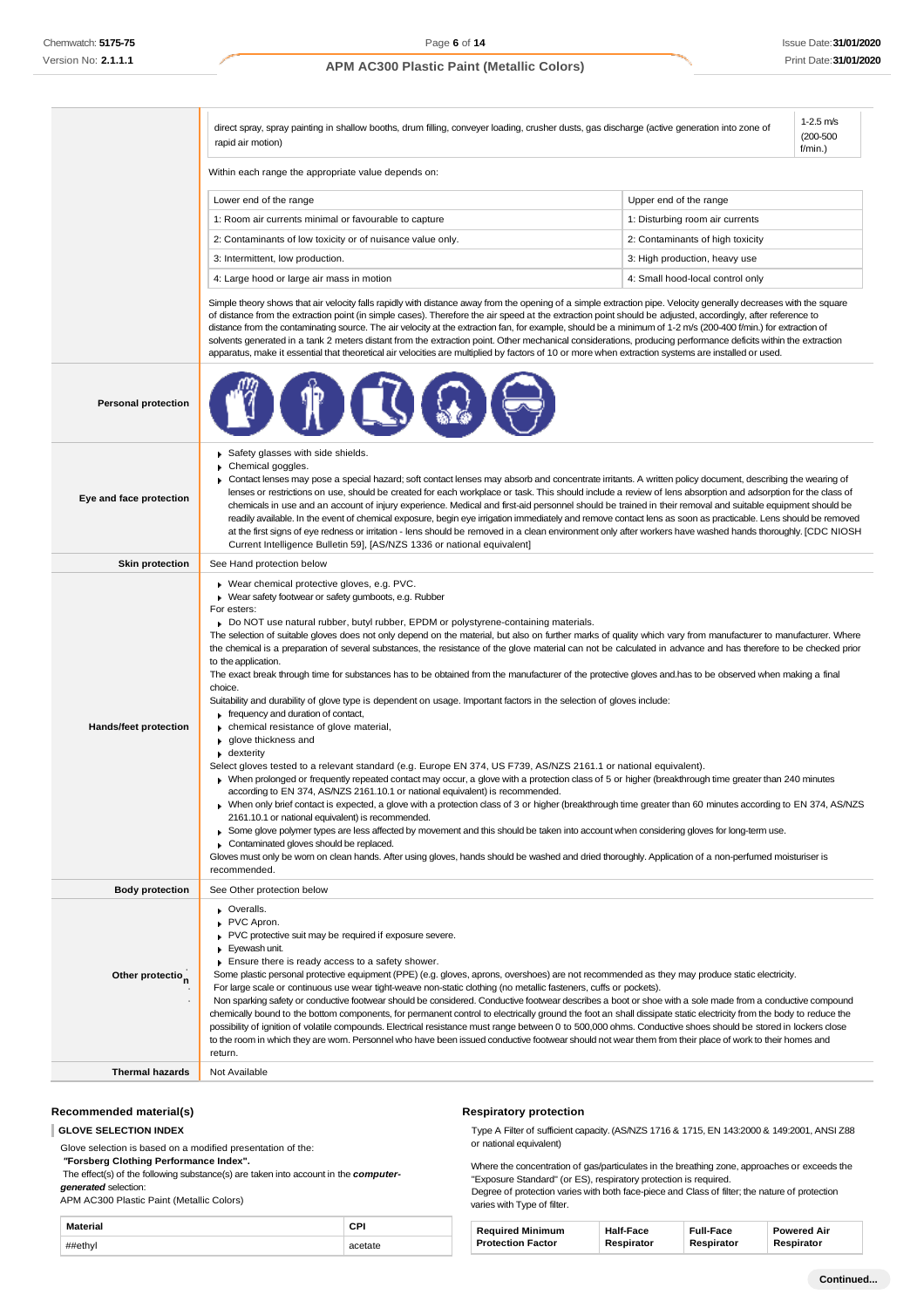| PE/EVAL/PE                  | A         |
|-----------------------------|-----------|
| <b>BUTYL</b>                | C         |
| <b>BUTYL/NEOPRENE</b>       | C         |
| CPE                         | C         |
| <b>HYPALON</b>              | C         |
| NAT+NEOPR+NITRILE           | C         |
| <b>NATURAL RUBBER</b>       | C         |
| NATURAL+NEOPRENE            | C         |
| <b>NEOPRENE</b>             | C         |
| NEOPRENE/NATURAL            | C         |
| <b>NITRILE</b>              | C         |
| NITRILE+PVC                 | C         |
| PE                          | C         |
| <b>PVA</b>                  | C         |
| <b>PVC</b>                  | C         |
| SARANEX-23                  | C         |
| SARANEX-23 2-PLY            | C         |
| <b>TEFLON</b>               | C         |
| <b>VITON</b>                | C         |
| VITON/BUTYL                 | C         |
| VITON/CHLOROBUTYL           | C         |
| ##ethylene glycol monobutyl | ether     |
| ##dibutyl                   | phthalate |
|                             |           |

| up to $5 \times ES$  | A-AUS / Class 1 | -          | A-PAPR-AUS /<br>Class 1 |
|----------------------|-----------------|------------|-------------------------|
| up to $25 \times ES$ | Air-line*       | $A-2$      | A-PAPR-2                |
| up to $50 \times ES$ | -               | $A-3$      | -                       |
| $50+ x ES$           | ٠               | Air-line** | ٠                       |

^ - Full-face

A(All classes) = Organic vapours, B AUS or B1 = Acid gasses, B2 = Acid gas or hydrogen cyanide(HCN), B3 = Acid gas or hydrogen cyanide(HCN), E = Sulfur dioxide(SO2), G = Agricultural chemicals, K = Ammonia(NH3), Hg = Mercury, NO = Oxides of nitrogen, MB = Methyl bromide, AX = Low boiling point organic compounds(below 65 degC)

\* CPI - Chemwatch Performance Index

A: Best Selection

B: Satisfactory; may degrade after 4 hours continuous immersion

C: Poor to Dangerous Choice for other than short term immersion

**NOTE**: As a series of factors will influence the actual performance of the glove, a final selection must be based on detailed observation. -

\* Where the glove is to be used on a short term, casual or infrequent basis, factors such as "feel" or convenience (e.g. disposability), may dictate a choice of gloves which might otherwise be unsuitable following long-term or frequent use. A qualified practitioner should be consulted.

# **SECTION 9 PHYSICAL AND CHEMICAL PROPERTIES**

## **Information on basic physical and chemical properties**

| Appearance                                      | Coloured highly flammable liquid with a characteristic odour; does not mix with water. |                                                   |                |
|-------------------------------------------------|----------------------------------------------------------------------------------------|---------------------------------------------------|----------------|
|                                                 |                                                                                        |                                                   |                |
| <b>Physical state</b>                           | Liquid                                                                                 | Relative density (Water = 1)                      | $0.95 - 1.05$  |
| Odour                                           | Not Available                                                                          | <b>Partition coefficient</b><br>n-octanol / water | Not Available  |
| <b>Odour threshold</b>                          | Not Available                                                                          | <b>Auto-ignition temperature</b><br>$(^{\circ}C)$ | Not Available  |
| pH (as supplied)                                | Not Applicable                                                                         | Decomposition<br>temperature                      | Not Available  |
| Melting point / freezing<br>point $(^{\circ}C)$ | Not Available                                                                          | <b>Viscosity (cSt)</b>                            | 65-70 KU       |
| Initial boiling point and<br>boiling range (°C) | Not Available                                                                          | Molecular weight (g/mol)                          | Not Applicable |
| Flash point (°C)                                | $-4.4$                                                                                 | <b>Taste</b>                                      | Not Available  |
| <b>Evaporation rate</b>                         | Not Available                                                                          | <b>Explosive properties</b>                       | Not Available  |
| Flammability                                    | HIGHLY FLAMMABLE.                                                                      | <b>Oxidising properties</b>                       | Not Available  |
| Upper Explosive Limit (%)                       | Not Available                                                                          | Surface Tension (dyn/cm or<br>$mN/m$ )            | Not Available  |
| Lower Explosive Limit (%)                       | Not Available                                                                          | <b>Volatile Component (%vol)</b>                  | 70-80          |
| Vapour pressure (kPa)                           | Not Available                                                                          | Gas group                                         | Not Available  |
| Solubility in water (g/L)                       | Immiscible                                                                             | pH as a solution (1%)                             | Not Applicable |
| Vapour density (Air = 1)                        | Not Available                                                                          | VOC g/L                                           | Not Available  |

# **SECTION 10 STABILITY AND REACTIVITY**

| Reactivity                | See section 7                                       |
|---------------------------|-----------------------------------------------------|
|                           | Unstable in the presence of incompatible materials. |
| <b>Chemical stability</b> | ▶ Product is considered stable.                     |

Hazardous polymerisation will not occur.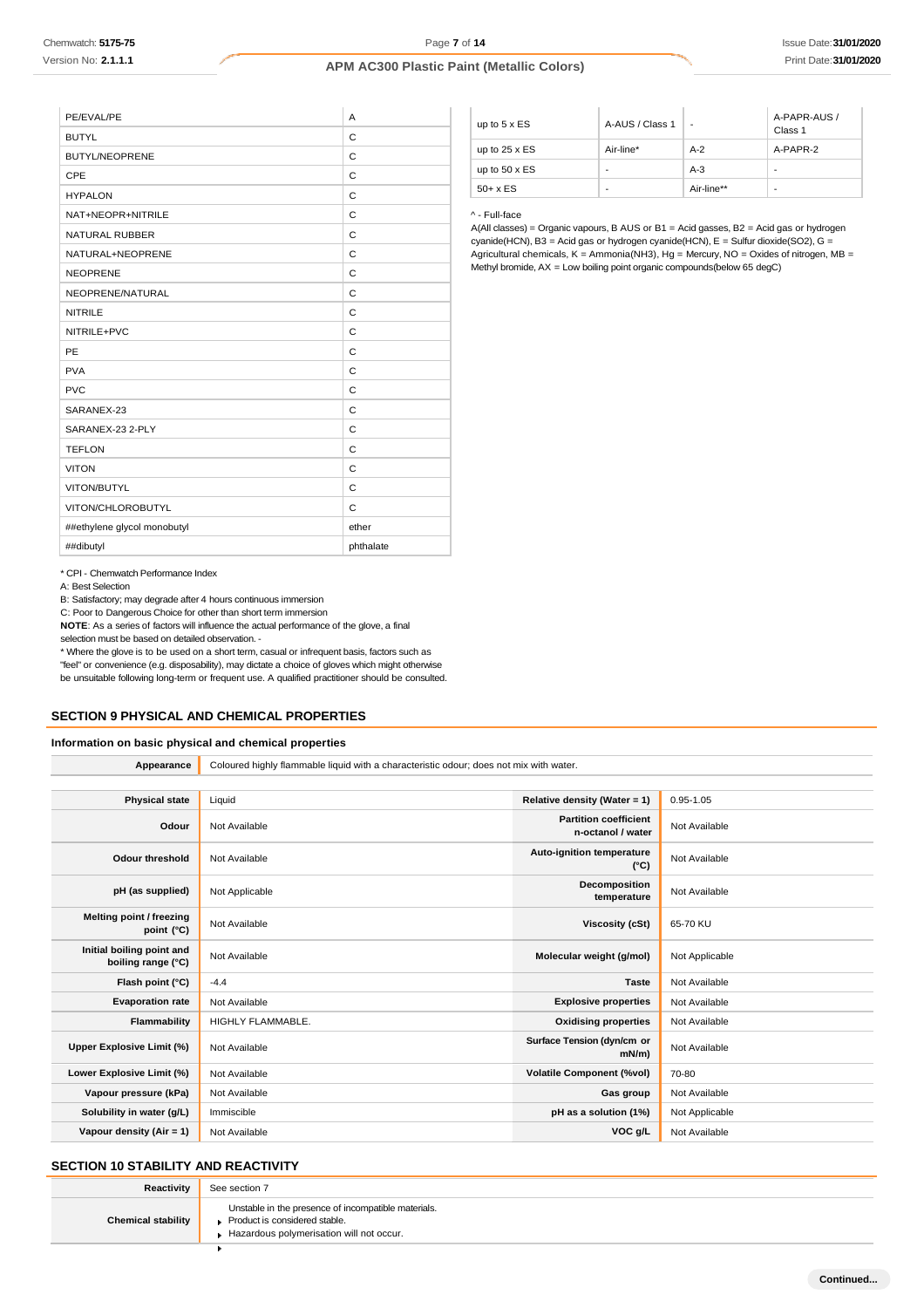| Possibility of hazardous<br>  reactions | See section 7 |
|-----------------------------------------|---------------|
| <b>Conditions to avoid</b>              | See section 7 |
| Incompatible materials                  | See section 7 |
| Hazardous decomposition<br>  products   | See section 5 |

# **SECTION 11 TOXICOLOGICAL INFORMATION**

# **Information on toxicological effects**

| Inhaled             | Inhalation of vapours may cause drowsiness and dizziness. This may be accompanied by sleepiness, reduced alertness, loss of reflexes, lack of co-ordination,<br>and vertigo.<br>Inhalation of vapours or aerosols (mists, fumes), generated by the material during the course of normal handling, may be damaging to the health of the<br>individual.<br>Exposure to 400ppm ethyl acetate may cause mild eye, nose and throat irritation in an unacclimated persons. However, production workers with reqular<br>exposure have better tolerance.<br>Acute effects from inhalation of high vapour concentrations may be chest and nasal irritation with coughing, sneezing, headache and even nausea.                                                                                                                                                                                                                                                                                                                            |
|---------------------|---------------------------------------------------------------------------------------------------------------------------------------------------------------------------------------------------------------------------------------------------------------------------------------------------------------------------------------------------------------------------------------------------------------------------------------------------------------------------------------------------------------------------------------------------------------------------------------------------------------------------------------------------------------------------------------------------------------------------------------------------------------------------------------------------------------------------------------------------------------------------------------------------------------------------------------------------------------------------------------------------------------------------------|
| Ingestion           | Swallowing of the liquid may cause aspiration into the lungs with the risk of chemical pneumonitis; serious consequences may result. (ICSC13733)<br>Accidental ingestion of the material may be damaging to the health of the individual.<br>Acute intoxication by ethyl acetate causes impaired co-ordination, exhilaration, slurred speech, nausea, vomiting, and may progress to stupor, coma and death<br>from failure of breathing or blood circulation.<br>The toxicity of phthalates is not excessive due to slow oral absorption and metabolism. Absorption is affected by fat in the diet. Repeated doses can cause<br>cumulative toxic effects, and symptoms include an enlarged liver which often reverses if exposure is maintained. Carbohydrate metabolism is disrupted, and<br>cholesterol and triglyceride levels in the blood falls. In rats, there is also strong evidence of withering of the testicles. Some phthalates can increase the effects<br>of antibiotics, thiamine (vitamin B1) and sulfonamides. |
| <b>Skin Contact</b> | Repeated exposure may cause skin cracking, flaking or drying following normal handling and use.<br>There is some evidence to suggest that this material can cause inflammation of the skin on contact in some persons.<br>Though considered non-harmful, slight irritation may result from contact because of the abrasive nature of the aluminium oxide particles. Thus it may cause<br>itching and skin reaction and inflammation.<br>Open cuts, abraded or irritated skin should not be exposed to this material<br>Entry into the blood-stream, through, for example, cuts, abrasions or lesions, may produce systemic injury with harmful effects. Examine the skin prior to the use<br>of the material and ensure that any external damage is suitably protected.                                                                                                                                                                                                                                                         |
| Eye                 | This material can cause eye irritation and damage in some persons.                                                                                                                                                                                                                                                                                                                                                                                                                                                                                                                                                                                                                                                                                                                                                                                                                                                                                                                                                              |
| Chronic             | Ample evidence exists, from results in experimentation, that developmental disorders are directly caused by human exposure to the material.<br>Ample evidence from experiments exists that there is a suspicion this material directly reduces fertility.<br>Prolonged or repeated skin contact may cause drying with cracking, irritation and possible dermatitis following.<br>Substance accumulation, in the human body, may occur and may cause some concern following repeated or long-term occupational exposure.<br>Oral or intraperitoneal administration of dibutyl phthalate, at high doses produced a number of bone resorptions, neural tube defects, skeletal abnormalities and<br>increased foetal deaths.<br>There has been some concern that this material can cause cancer or mutations but there is not enough data to make an assessment.                                                                                                                                                                    |

| <b>APM AC300 Plastic Paint</b> | <b>TOXICITY</b>                                      | <b>IRRITATION</b>                  |
|--------------------------------|------------------------------------------------------|------------------------------------|
| (Metallic Colors)              | Not Available                                        | Not Available                      |
|                                | <b>TOXICITY</b>                                      | <b>IRRITATION</b>                  |
|                                | Dermal (rabbit) LD50: >14080 mg/kg <sup>[1]</sup>    | * [PPG]                            |
|                                | Inhalation (rat) LC50: 2000 ppm/4Hg <sup>[2]</sup>   | Eye (human): 300 mg                |
| n-butyl acetate                | Inhalation (rat) LC50: 390 ppm/4h <sup>[2]</sup>     | Eye (rabbit): 20 mg (open)-SEVERE  |
|                                | Oral (rat) LD50: 10736 mg/kg <sup>[1]</sup>          | Eye (rabbit): 20 mg/24h - moderate |
|                                |                                                      | Skin (rabbit): 500 mg/24h-moderate |
|                                | <b>TOXICITY</b>                                      | <b>IRRITATION</b>                  |
|                                | Dermal (rabbit) LD50: >18000 mg/kg <sup>[2]</sup>    | Eye (human): 400 ppm               |
|                                | Inhalation (mouse) LC50: >18 mg/l4 $h^{[1]}$         |                                    |
|                                | Inhalation (mouse) LC50: 33.5 mg/l2 h <sup>[1]</sup> |                                    |
| ethyl acetate                  | Inhalation (mouse) LC50: 45 mg/L/2H <sup>[2]</sup>   |                                    |
|                                | Inhalation (rat) LC50: >6000 ppm/6H $^{[2]}$         |                                    |
|                                | Inhalation (rat) LC50: 1600 ppm/8h <sup>[2]</sup>    |                                    |
|                                | Inhalation (rat) LC50: 200 mg/l1 h <sup>[1]</sup>    |                                    |
|                                | Oral (rat) LD50: 10170 mg/kg <sup>[1]</sup>          |                                    |
|                                | <b>TOXICITY</b>                                      | <b>IRRITATION</b>                  |
| aluminium flake                | Oral (rat) LD50: >2000 mg/kg <sup>[1]</sup>          | Not Available                      |
|                                | <b>TOXICITY</b>                                      | <b>IRRITATION</b>                  |
| dibutyl phthalate              | Dermal (rabbit) LD50: >21000 mg/kg <sup>[2]</sup>    | Not Available                      |
|                                | Inhalation (mouse) LC50: 25 mg/L/2H <sup>[2]</sup>   |                                    |
|                                |                                                      |                                    |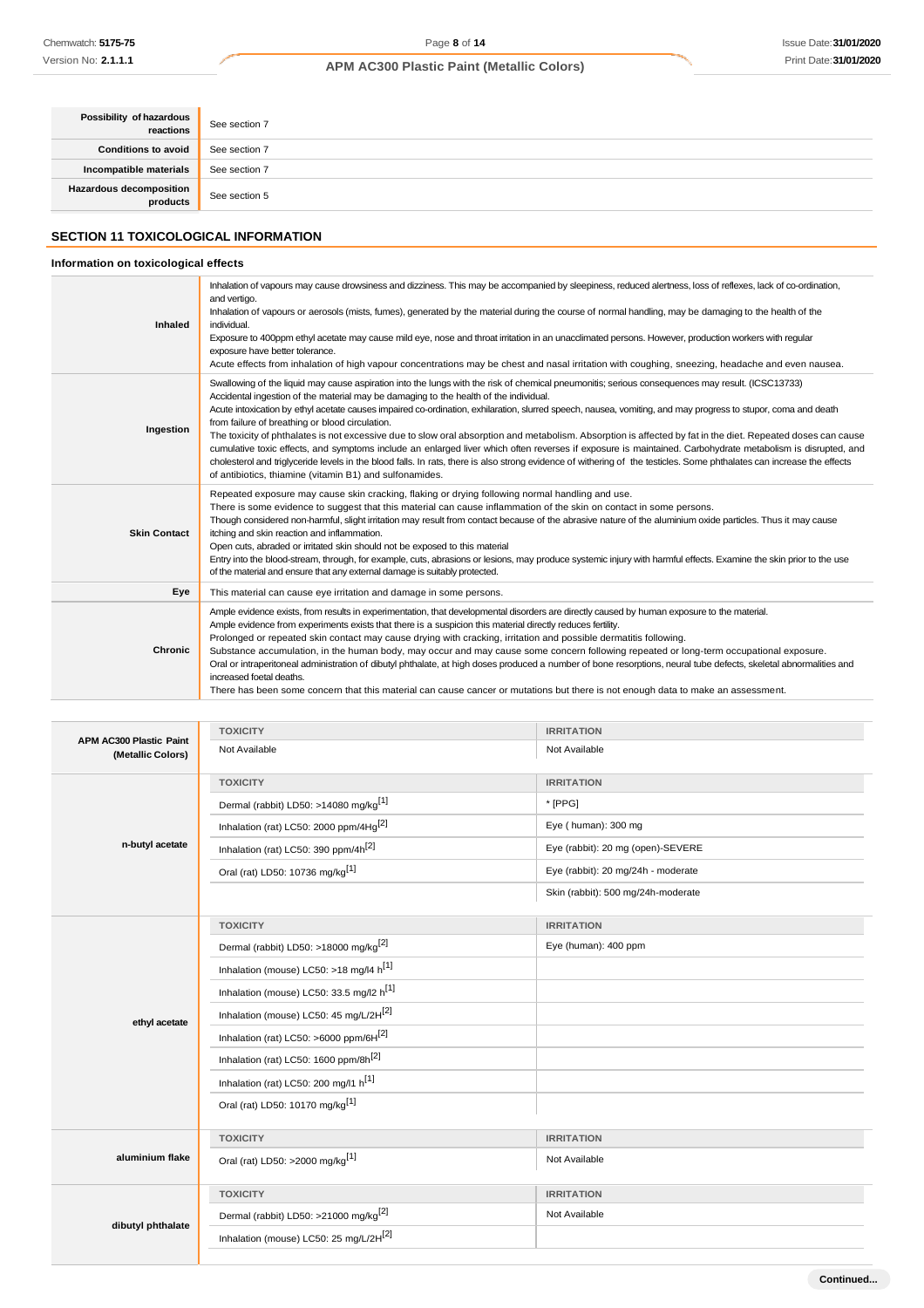|                                                  | Oral (rat) LD50: 6279 mg/kg[1]                                                                                                                                                                                                                                                                                                                                                                                                                                                                                                                                                                                                                                                                                                                                                                                                                                                                                                                                                                                                                                                                                                                                                                                                                                                                                                                                                                                                                                                                                                                                                                                                                                                                                                                                                                                                                                                                                                                                                                                                                                                                                                                                                                                                                                                                                                                                                                                                                                                                                                                                                                                                                                                                                                                                                                                                                                                                                                                                                                                                                                                                                                                                                                                                                                                                                                                                                                                                                                                                                                                                                                                                                                                                                                                                                                                                                                                                                                                                                                                                                                                                                                                                                                                                                                                                                                                                                                                                                                                                                                                                                                                                                                                                                                                                                                                                                                                                                                                                                                                                                                                                                                                                                                                                                                                                                                                                                                                                                                                                                                                                                                                                                                                                                                                                                                                                                                                                                                                                                                                                                                                                                                                                                  |                                                                                                                                                                                                                                                                                                                     |
|--------------------------------------------------|---------------------------------------------------------------------------------------------------------------------------------------------------------------------------------------------------------------------------------------------------------------------------------------------------------------------------------------------------------------------------------------------------------------------------------------------------------------------------------------------------------------------------------------------------------------------------------------------------------------------------------------------------------------------------------------------------------------------------------------------------------------------------------------------------------------------------------------------------------------------------------------------------------------------------------------------------------------------------------------------------------------------------------------------------------------------------------------------------------------------------------------------------------------------------------------------------------------------------------------------------------------------------------------------------------------------------------------------------------------------------------------------------------------------------------------------------------------------------------------------------------------------------------------------------------------------------------------------------------------------------------------------------------------------------------------------------------------------------------------------------------------------------------------------------------------------------------------------------------------------------------------------------------------------------------------------------------------------------------------------------------------------------------------------------------------------------------------------------------------------------------------------------------------------------------------------------------------------------------------------------------------------------------------------------------------------------------------------------------------------------------------------------------------------------------------------------------------------------------------------------------------------------------------------------------------------------------------------------------------------------------------------------------------------------------------------------------------------------------------------------------------------------------------------------------------------------------------------------------------------------------------------------------------------------------------------------------------------------------------------------------------------------------------------------------------------------------------------------------------------------------------------------------------------------------------------------------------------------------------------------------------------------------------------------------------------------------------------------------------------------------------------------------------------------------------------------------------------------------------------------------------------------------------------------------------------------------------------------------------------------------------------------------------------------------------------------------------------------------------------------------------------------------------------------------------------------------------------------------------------------------------------------------------------------------------------------------------------------------------------------------------------------------------------------------------------------------------------------------------------------------------------------------------------------------------------------------------------------------------------------------------------------------------------------------------------------------------------------------------------------------------------------------------------------------------------------------------------------------------------------------------------------------------------------------------------------------------------------------------------------------------------------------------------------------------------------------------------------------------------------------------------------------------------------------------------------------------------------------------------------------------------------------------------------------------------------------------------------------------------------------------------------------------------------------------------------------------------------------------------------------------------------------------------------------------------------------------------------------------------------------------------------------------------------------------------------------------------------------------------------------------------------------------------------------------------------------------------------------------------------------------------------------------------------------------------------------------------------------------------------------------------------------------------------------------------------------------------------------------------------------------------------------------------------------------------------------------------------------------------------------------------------------------------------------------------------------------------------------------------------------------------------------------------------------------------------------------------------------------------------------------------------------------------------------|---------------------------------------------------------------------------------------------------------------------------------------------------------------------------------------------------------------------------------------------------------------------------------------------------------------------|
|                                                  | <b>TOXICITY</b>                                                                                                                                                                                                                                                                                                                                                                                                                                                                                                                                                                                                                                                                                                                                                                                                                                                                                                                                                                                                                                                                                                                                                                                                                                                                                                                                                                                                                                                                                                                                                                                                                                                                                                                                                                                                                                                                                                                                                                                                                                                                                                                                                                                                                                                                                                                                                                                                                                                                                                                                                                                                                                                                                                                                                                                                                                                                                                                                                                                                                                                                                                                                                                                                                                                                                                                                                                                                                                                                                                                                                                                                                                                                                                                                                                                                                                                                                                                                                                                                                                                                                                                                                                                                                                                                                                                                                                                                                                                                                                                                                                                                                                                                                                                                                                                                                                                                                                                                                                                                                                                                                                                                                                                                                                                                                                                                                                                                                                                                                                                                                                                                                                                                                                                                                                                                                                                                                                                                                                                                                                                                                                                                                                 | <b>IRRITATION</b>                                                                                                                                                                                                                                                                                                   |
| ethylene glycol monobutyl<br>ether               | dermal (rat) LD50: >2000 mg/kg <sup>[1]</sup>                                                                                                                                                                                                                                                                                                                                                                                                                                                                                                                                                                                                                                                                                                                                                                                                                                                                                                                                                                                                                                                                                                                                                                                                                                                                                                                                                                                                                                                                                                                                                                                                                                                                                                                                                                                                                                                                                                                                                                                                                                                                                                                                                                                                                                                                                                                                                                                                                                                                                                                                                                                                                                                                                                                                                                                                                                                                                                                                                                                                                                                                                                                                                                                                                                                                                                                                                                                                                                                                                                                                                                                                                                                                                                                                                                                                                                                                                                                                                                                                                                                                                                                                                                                                                                                                                                                                                                                                                                                                                                                                                                                                                                                                                                                                                                                                                                                                                                                                                                                                                                                                                                                                                                                                                                                                                                                                                                                                                                                                                                                                                                                                                                                                                                                                                                                                                                                                                                                                                                                                                                                                                                                                   | * [Union Carbide]                                                                                                                                                                                                                                                                                                   |
|                                                  | Inhalation (rat) LC50: 450 ppm/4H <sup>[2]</sup>                                                                                                                                                                                                                                                                                                                                                                                                                                                                                                                                                                                                                                                                                                                                                                                                                                                                                                                                                                                                                                                                                                                                                                                                                                                                                                                                                                                                                                                                                                                                                                                                                                                                                                                                                                                                                                                                                                                                                                                                                                                                                                                                                                                                                                                                                                                                                                                                                                                                                                                                                                                                                                                                                                                                                                                                                                                                                                                                                                                                                                                                                                                                                                                                                                                                                                                                                                                                                                                                                                                                                                                                                                                                                                                                                                                                                                                                                                                                                                                                                                                                                                                                                                                                                                                                                                                                                                                                                                                                                                                                                                                                                                                                                                                                                                                                                                                                                                                                                                                                                                                                                                                                                                                                                                                                                                                                                                                                                                                                                                                                                                                                                                                                                                                                                                                                                                                                                                                                                                                                                                                                                                                                | Eye (rabbit): 100 mg SEVERE                                                                                                                                                                                                                                                                                         |
|                                                  | Oral (rat) LD50: 250 mg/kg <sup>[2]</sup>                                                                                                                                                                                                                                                                                                                                                                                                                                                                                                                                                                                                                                                                                                                                                                                                                                                                                                                                                                                                                                                                                                                                                                                                                                                                                                                                                                                                                                                                                                                                                                                                                                                                                                                                                                                                                                                                                                                                                                                                                                                                                                                                                                                                                                                                                                                                                                                                                                                                                                                                                                                                                                                                                                                                                                                                                                                                                                                                                                                                                                                                                                                                                                                                                                                                                                                                                                                                                                                                                                                                                                                                                                                                                                                                                                                                                                                                                                                                                                                                                                                                                                                                                                                                                                                                                                                                                                                                                                                                                                                                                                                                                                                                                                                                                                                                                                                                                                                                                                                                                                                                                                                                                                                                                                                                                                                                                                                                                                                                                                                                                                                                                                                                                                                                                                                                                                                                                                                                                                                                                                                                                                                                       | Eye (rabbit): 100 mg/24h-moderate                                                                                                                                                                                                                                                                                   |
|                                                  |                                                                                                                                                                                                                                                                                                                                                                                                                                                                                                                                                                                                                                                                                                                                                                                                                                                                                                                                                                                                                                                                                                                                                                                                                                                                                                                                                                                                                                                                                                                                                                                                                                                                                                                                                                                                                                                                                                                                                                                                                                                                                                                                                                                                                                                                                                                                                                                                                                                                                                                                                                                                                                                                                                                                                                                                                                                                                                                                                                                                                                                                                                                                                                                                                                                                                                                                                                                                                                                                                                                                                                                                                                                                                                                                                                                                                                                                                                                                                                                                                                                                                                                                                                                                                                                                                                                                                                                                                                                                                                                                                                                                                                                                                                                                                                                                                                                                                                                                                                                                                                                                                                                                                                                                                                                                                                                                                                                                                                                                                                                                                                                                                                                                                                                                                                                                                                                                                                                                                                                                                                                                                                                                                                                 | Skin (rabbit): 500 mg, open; mild                                                                                                                                                                                                                                                                                   |
| Legend:                                          | 1. Value obtained from Europe ECHA Registered Substances - Acute toxicity 2.* Value obtained from manufacturer's SDS. Unless otherwise specified data                                                                                                                                                                                                                                                                                                                                                                                                                                                                                                                                                                                                                                                                                                                                                                                                                                                                                                                                                                                                                                                                                                                                                                                                                                                                                                                                                                                                                                                                                                                                                                                                                                                                                                                                                                                                                                                                                                                                                                                                                                                                                                                                                                                                                                                                                                                                                                                                                                                                                                                                                                                                                                                                                                                                                                                                                                                                                                                                                                                                                                                                                                                                                                                                                                                                                                                                                                                                                                                                                                                                                                                                                                                                                                                                                                                                                                                                                                                                                                                                                                                                                                                                                                                                                                                                                                                                                                                                                                                                                                                                                                                                                                                                                                                                                                                                                                                                                                                                                                                                                                                                                                                                                                                                                                                                                                                                                                                                                                                                                                                                                                                                                                                                                                                                                                                                                                                                                                                                                                                                                           |                                                                                                                                                                                                                                                                                                                     |
|                                                  | extracted from RTECS - Register of Toxic Effect of chemical Substances                                                                                                                                                                                                                                                                                                                                                                                                                                                                                                                                                                                                                                                                                                                                                                                                                                                                                                                                                                                                                                                                                                                                                                                                                                                                                                                                                                                                                                                                                                                                                                                                                                                                                                                                                                                                                                                                                                                                                                                                                                                                                                                                                                                                                                                                                                                                                                                                                                                                                                                                                                                                                                                                                                                                                                                                                                                                                                                                                                                                                                                                                                                                                                                                                                                                                                                                                                                                                                                                                                                                                                                                                                                                                                                                                                                                                                                                                                                                                                                                                                                                                                                                                                                                                                                                                                                                                                                                                                                                                                                                                                                                                                                                                                                                                                                                                                                                                                                                                                                                                                                                                                                                                                                                                                                                                                                                                                                                                                                                                                                                                                                                                                                                                                                                                                                                                                                                                                                                                                                                                                                                                                          |                                                                                                                                                                                                                                                                                                                     |
| <b>N-BUTYL ACETATE</b>                           | The material may produce severe irritation to the eye causing pronounced inflammation. Repeated or prolonged exposure to irritants may produce<br>conjunctivitis.<br>The material may cause skin irritation after prolonged or repeated exposure and may produce on contact skin redness, swelling, the production of vesicles,<br>scaling and thickening of the skin.                                                                                                                                                                                                                                                                                                                                                                                                                                                                                                                                                                                                                                                                                                                                                                                                                                                                                                                                                                                                                                                                                                                                                                                                                                                                                                                                                                                                                                                                                                                                                                                                                                                                                                                                                                                                                                                                                                                                                                                                                                                                                                                                                                                                                                                                                                                                                                                                                                                                                                                                                                                                                                                                                                                                                                                                                                                                                                                                                                                                                                                                                                                                                                                                                                                                                                                                                                                                                                                                                                                                                                                                                                                                                                                                                                                                                                                                                                                                                                                                                                                                                                                                                                                                                                                                                                                                                                                                                                                                                                                                                                                                                                                                                                                                                                                                                                                                                                                                                                                                                                                                                                                                                                                                                                                                                                                                                                                                                                                                                                                                                                                                                                                                                                                                                                                                          |                                                                                                                                                                                                                                                                                                                     |
| <b>ALUMINIUM FLAKE</b>                           | No significant acute toxicological data identified in literature search.                                                                                                                                                                                                                                                                                                                                                                                                                                                                                                                                                                                                                                                                                                                                                                                                                                                                                                                                                                                                                                                                                                                                                                                                                                                                                                                                                                                                                                                                                                                                                                                                                                                                                                                                                                                                                                                                                                                                                                                                                                                                                                                                                                                                                                                                                                                                                                                                                                                                                                                                                                                                                                                                                                                                                                                                                                                                                                                                                                                                                                                                                                                                                                                                                                                                                                                                                                                                                                                                                                                                                                                                                                                                                                                                                                                                                                                                                                                                                                                                                                                                                                                                                                                                                                                                                                                                                                                                                                                                                                                                                                                                                                                                                                                                                                                                                                                                                                                                                                                                                                                                                                                                                                                                                                                                                                                                                                                                                                                                                                                                                                                                                                                                                                                                                                                                                                                                                                                                                                                                                                                                                                        |                                                                                                                                                                                                                                                                                                                     |
| <b>DIBUTYL PHTHALATE</b>                         | For dibutyl phthalate (DBP):<br>In studies on rats, DBP is absorbed through the skin, although in in vitro studies human skin has been found to be less permeable than rat skin to this<br>compound. Studies in laboratory animals indicate that DBP is rapidly absorbed from the gastrointestinal tract, distributed primarily to the liver and kidneys<br>of rats and excreted in urine as metabolites following oral or intravenous administration. Following inhalation, it was consistently detected at low<br>concentrations in the brain. Available data indicate that in rats, following ingestion, DBP is metabolised by nonspecific esterases mainly in the small<br>intestine to yield mono- n-butyl phthalate (MBP) with limited subsequent biochemical oxidation of the alkyl side chain of MBP. MBP is stable and resistant<br>to hydrolysis of the second ester group. Accumulation has not been observed in any organ. The profile of effects following exposure to DBP is similar to<br>that of other phthalate esters, which, in susceptible species, can induce hepatomegaly, increased numbers of hepatic peroxisomes, foetotoxicity,<br>teratogenicity and testicular damage.<br>Acute toxicity: The acute toxicity of DBP in rats and mice is low. Signs of acute toxicity in laboratory animals include depression of activity, laboured<br>breathing and lack of coordination. In a case of accidental poisoning of a worker who ingested approximately 10 grams of DBP, recovery was gradual within<br>two weeks and complete after 1 month.<br>On the basis of limited available data in animal species, DBP appears to have little potential to irritate skin or eyes or to induce sensitization. In humans, a<br>few cases of sensitization after exposure to DBP have been reported, although this was not confirmed in controlled studies of larger numbers of individuals<br>reported only in secondary accounts<br>Repeat dose toxicity: In short-term repeated-dose toxicity studies, effects at lowest levels in rats after oral administration for 5 to 21 days included<br>peroxisome proliferation and hepatomegaly at doses of 420 mg/kg body weight per day or more. In longer-term studies, the effects in rats observed<br>following ingestion of DBP for periods up to 7 months included reduced rate of weight gain at doses of 250 mg/kg body weight per day or more. Increase in<br>relative liver weight has been observed at doses of 120 mg/kg body weight or more. Peroxisomal proliferation with increased peroxisomal enzyme activity<br>has been observed at doses of 279 mg/kg body weight per day or more. Necrotic hepatic changes in Wistar rats have been reported at doses of 250 mg/kg<br>body weight per day or more but not in F-344 or Sprague-Dawley rats exposed to up to 2500 mg/kg body weight per day. Alteration in testicular enzymes<br>and degeneration of testicular germinal cells of rats have been observed at doses of 250 and 571 mg/kg body weight per day. There are considerable<br>species differences in effects on the testes following exposure to DBP, minimal effects being observed in mice and hamsters at doses as high as 2000<br>mg/kg body weight per day. In mice, effects on body and organ weights and histological alterations in the liver indicative of metabolic stress have been<br>reported in a recent subchronic bioassay, for which the no-observed-effect-level (NOEL) was 353 mg/kg body weight per day.<br>Developmental toxicity: . In a continuous breeding protocol, which included cross-over mating and offspring assessment phases, rats were exposed to<br>0, 1000, 5000 or 10 000 mg DBP/kg in the diet (equivalent to 0, 66, 320 and 651 mg/kg body weight per day). In the first generation the reduction in pup<br>weight in the mid-dose group, in the absence of any adverse effect on maternal weight, could be regarded as a developmental toxicity effect. There was<br>also a significant reduction of live litter numbers at all three dose levels. The effects in the second generation were more severe, with reduced pup weight<br>in all groups including the low-dose group, structural defects (such as prepucial/ penile malformations, seminiferous tubule degeneration, and absence or<br>underdevelopment of the epididymides) in the mid- and high-dose groups, and severe effects on spermatogenesis in the high-dose group that were not<br>seen in the parent animals. These results suggest that the adverse effects of DBP are more marked in animals exposed during development and<br>maturation than in animals exposed as adults only. No clear NOEL was established in this study. The lowest-observed-adverse-effect-level (LOAEL) was<br>considered to be 66 mg/kg body weight per day. The available studies show that DBP generally induces foetotoxic effects in the absence of maternal toxicity.<br>Available data also indicate that DBP is teratogenic at high doses and that susceptibility to teratogenesis varies with developmental stage and period of<br>administration. In mice, DBP caused dose-dependent increases in the number of resorptions and dead fetuses at oral doses of 400 mg/kg body weight per<br>day or more. Dose-dependent decreases in fetal weights and number of viable litters were also observed in mice at these doses. Adequate carcinogenesis<br>bioassays for DBP have not been conducted. The weight of the available evidence indicates that DBP is not genotoxic.<br>The material may produce peroxisome proliferation. Peroxisomes are single, membrane limited organelles in the cytoplasm that are found in the cells of<br>animals, plants, fungi, and protozoa.<br>Available data indicate that phthalate esters are minimally toxic by swallowing, inhalation and skin contact. Repeated exposure may result in weight gain,<br>liver enlargement and induction of liver enzymes. They may also cause shrinking of the testicles and other structural malformations. They may reduce male<br>and female fertility and number of live births, according to animal testing. |                                                                                                                                                                                                                                                                                                                     |
| <b>ETHYLENE GLYCOL</b><br><b>MONOBUTYL ETHER</b> | The material may produce severe irritation to the eye causing pronounced inflammation. Repeated or prolonged exposure to irritants may produce<br>conjunctivitis.<br>scaling and thickening of the skin.<br>For ethylene glycol monoalkyl ethers and their acetates (EGMAEs):<br>Typical members of this category are ethylene glycol propylene ether (EGPE), ethylene glycol butyl ether (EGBE) and ethylene glycol hexyl ether (EGHE)<br>and their acetates.<br>EGMAEs are substrates for alcohol dehydrogenase isozyme ADH-3, which catalyzes the conversion of their terminal alcohols to aldehydes (which are<br>transient metabolites). Further, rapid conversion of the aldehydes by aldehyde dehydrogenase produces alkoxyacetic acids, which are the predominant<br>urinary metabolites of mono substituted glycol ethers.<br>Acute Toxicity: Oral LD50 values in rats for all category members range from 739 (EGHE) to 3089 mg/kg bw (EGPE), with values increasing with<br>decreasing molecular weight. Four to six hour acute inhalation toxicity studies were conducted for these chemicals in rats at the highest vapour<br>concentrations practically achievable. Values range from LC0 > 85 ppm (508 mg/m3) for EGHE, LC50 > 400ppm (2620 mg/m3) for EGBEA to LC50 ><br>435 mg/kg bw (EGBE) to 1500 mg/kg bw (EGBEA). Overall these category members can be considered to be of low to moderate acute toxicity. All category<br>members cause reversible irritation to skin and eyes, with EGBEA less irritating and EGHE more irritating than the other category members. EGPE and<br>EGBE are not sensitisers in experimental animals or humans. Signs of acute toxicity in rats, mice and rabbits are consistent with haemolysis (with the<br>exception of EGHE) and non-specific CNS depression typical of organic solvents in general. Alkoxyacetic acid metabolites, propoxyacetic acid (PAA) and<br>butoxyacetic acid (BAA), are responsible for the red blood cell hemolysis. Signs of toxicity in humans deliberately ingesting cleaning fluids containing                                                                                                                                                                                                                                                                                                                                                                                                                                                                                                                                                                                                                                                                                                                                                                                                                                                                                                                                                                                                                                                                                                                                                                                                                                                                                                                                                                                                                                                                                                                                                                                                                                                                                                                                                                                                                                                                                                                                                                                                                                                                                                                                                                                                                                                                                                                                                                                                                                                                                                                                                                                                                                                                                                                                                                                                                                                                                                                                                                                                                                                                                                                                                                                                                                                                                                                                                                                                                                                                                                                                                                                                                                                                                                                                                                                                                                                                                                                                                                                                                                                                                            | The material may cause skin irritation after prolonged or repeated exposure and may produce on contact skin redness, swelling, the production of vesicles,<br>2132 ppm (9061 mg/m3) for EGPE. No lethality was observed for any of these materials under these conditions. Dermal LD50 values in rabbits range from |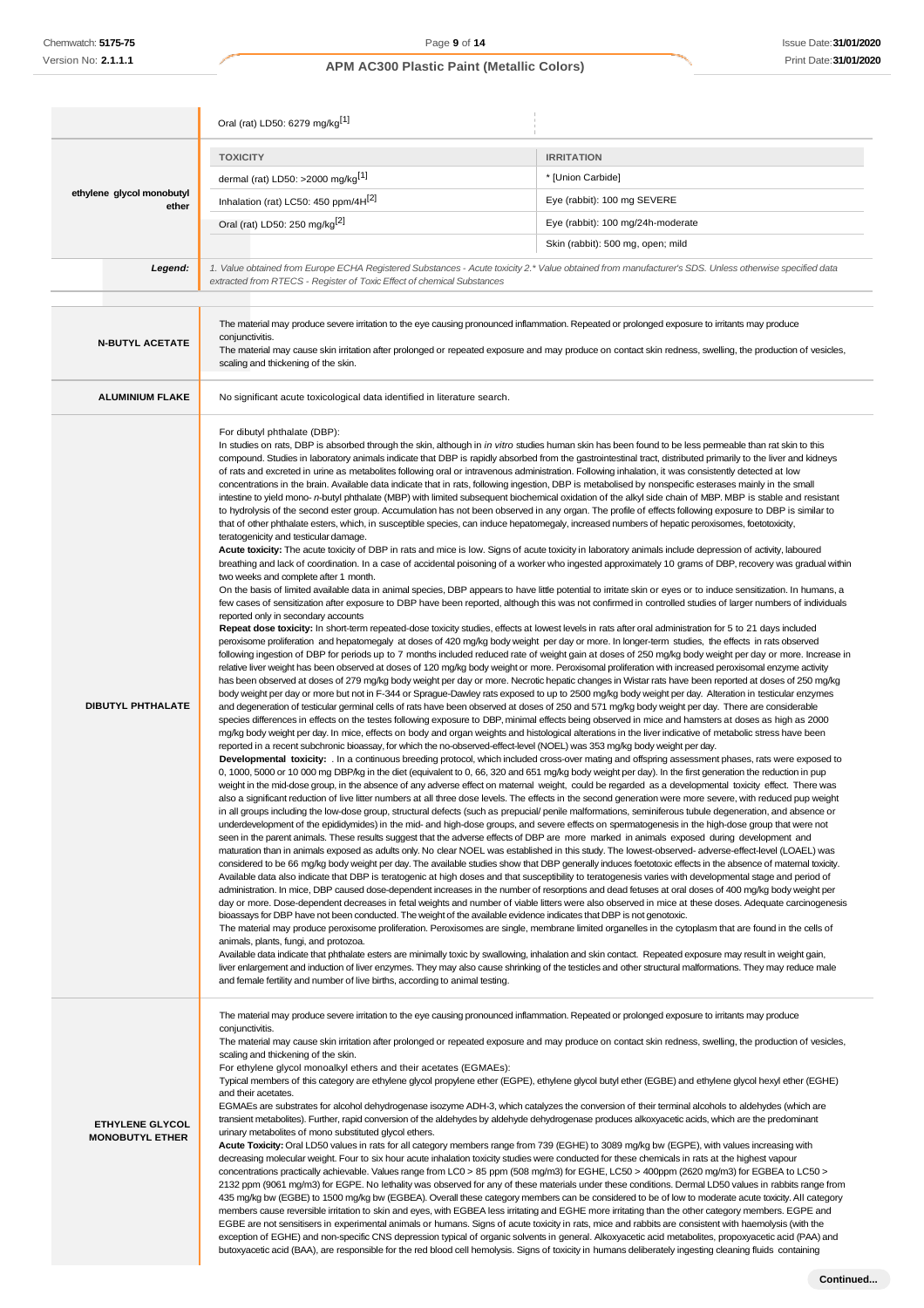9-22% EGBE are similar to those of rats, with the exception of haemolysis. Although decreased blood haemoglobin and/or haemoglobinuria were observed in some of the human cases, it is not clear if this was due to haemolysis or haemodilution as a result of administration of large volumes of fluid. Red blood cells of humans are many-fold more resistant to toxicity from EGPE and EGBE *in vitro* than those of rats.

**Repeat dose toxicity:** The fact that the NOAEL for repeated dose toxicity of EGBE is less than that of EGPE is consistent with red blood cells being more sensitive to EGBE than EGPE. Blood from mice, rats, hamsters, rabbits and baboons were sensitive to the effects of BAA *in vitro* and displayed similar responses, which included erythrocyte swelling (increased haematocrit and mean corpuscular hemoglobin), followed by hemolysis. Blood from humans, pigs, dogs, cats, and guinea pigs was less sensitive to haemolysis by BAA *in vitro*.

**Mutagenicity:** In the absence and presence of metabolic activation, EGBE tested negative for mutagenicity in Ames tests conducted in *S. typhimurium* strains TA97, TA98, TA100, TA1535 and TA1537 and EGHE tested negative in strains TA98, TA100, TA1535, TA1537 and TA1538. *In vitro* cytogenicity and sister chromatid exchange assays with EGBE and EGHE in Chinese Hamster Ovary Cells with and without metabolic activation and in vivo micronucleus tests with EGBE in rats and mice were negative, indicating that these glycol ethers are not genotoxic.

**Carcinogenicity:** In a 2-year inhalation chronic toxicity and carcinogenicity study with EGBE in rats and mice a significant increase in the incidence of liver haemangiosarcomas was seen in male mice and forestomach tumours in female mice. It was decided that based on the mode of action data available, there was no significant hazard for humancarcinogenicity

**Reproductive and developmental toxicity**. The results of reproductive and developmental toxicity studies indicate that the glycol ethers in this category are not selectively toxic to the reproductive system or developing fetus, developmental toxicity is secondary to maternal toxicity. The repeated dose toxicity studies in which reproductive organs were examined indicate that the members of this category are not associated with toxicity to reproductive organs (including the testes).

Results of the developmental toxicity studies conducted via inhalation exposures during gestation periods on EGPE (rabbits -125, 250, 500 ppm or 531, 1062, or 2125 mg/m3 and rats - 100, 200, 300, 400 ppm or 425, 850, 1275, or 1700 mg/m3), EGBE (rat and rabbit - 25, 50, 100, 200 ppm or 121, 241, 483, or 966 mg/m3), and EGHE (rat and rabbit - 20.8, 41.4, 79.2 ppm or 124, 248, or 474 mg/m3) indicate that the members of the category are not teratogenic. The NOAELs for developmental toxicity are greater than 500 ppm or 2125 mg/m3 (rabbit-EGPE), 100 ppm or 425 mg/m3 (rat-EGPE), 50 ppm or 241 mg/m3 (rat EGBE) and 100 ppm or 483 mg/m3 (rabbit EGBE) and greater than 79.2 ppm or 474 mg/m3 (rat and rabbit-EGHE).

Exposure of pregnant rats to ethylene glycol monobutyl ether (2-butoxyethanol) at 100 ppm or rabbits at 200 ppm during organogenesis resulted in maternal toxicity and embryotoxicity including a decreased number of viable implantations per litter. Slight foetoxicity in the form of poorly ossified or unossified skeletal elements was also apparent in rats. Teratogenic effects were not observed in other species.

At least one researcher has stated that the reproductive effects were less than that of other monoalkyl ethers of ethylene glycol.

Chronic exposure may cause anaemia, macrocytosis, abnormally large red cells and abnormal red cell fragility.

Exposure of male and female rats and mice for 14 weeks to 2 years produced a regenerative haemolytic anaemia and subsequent effects on the haemopoietic system in rats and mice. In addition, 2-butoxyethanol exposures caused increases in the incidence of neoplasms and nonneoplastic lesions (1). The occurrence of the anaemia was concentration-dependent and more pronounced in rats and females. In this study it wasproposed that 2-butoxyethanol at concentrations of 500 ppm and greater produced an acute disseminated thrombosis and bone infarction in male and female rats as a result of severe acute haemolysis and reduced deformability of erythrocytes or through anoxic damage to endothelial cells that compromise blood flow. In twoyear studies, 2-butoxyethanol continued to affect circulating erythroid mass, inducing a responsive anaemia. Rats showed a marginal increase in the incidence of benign or malignant pheochromocytomas (combined) of the adrenal gland. In mice, 2-butoxyethanol exposure resulted in a concentration dependent increase in the incidence of squamous cell papilloma or carcinoma of the forestomach. It was hypothesised that exposure-induced irritation produced inflammatory and hyperplastic effects in the forestomach and that the neoplasia were associated with a continuation of the injury/ degeneration process. Exposure also produced a concentration -dependent increase in the incidence of haemangiosarcoma of the liver of male mice and hepatocellular carcinoma.

1: NTP Toxicology Program Technical report Series 484, March 2000.

For ethylene glycol:

Ethylene glycol is quickly and extensively absorbed through the gastrointestinal tract. Limited information suggests that it is also absorbed through the respiratory tract; dermal absorption is apparently slow. Following absorption, ethylene glycol is distributed throughout the body according to total body water. In most mammalian species, including humans, ethylene glycol is initially metabolised by alcohol.

dehydrogenase to form glycolaldehyde, which is rapidly converted to glycolic acid and glyoxal by aldehyde oxidase and aldehyde dehydrogenase. These metabolites are oxidised to glyoxylate; glyoxylate may be further metabolised to formic acid, oxalic acid, and glycine. Breakdown of both glycine and formic acid can generate CO2, which is one of the major elimination products of ethylene glycol. In addition to exhaled CO2, ethylene glycol is eliminated in the urine as both the parent compound and glycolic acid. Elimination of ethylene glycol from the plasma in both humans and laboratory animals is rapid after oral exposure; elimination half-lives are in the range of 1-4 hours in most species tested.

**Respiratory Effects.** Respiratory system involvement occurs 12-24 hours after ingestion of sufficient amounts of ethylene glycol and is considered to be part of a second stage in ethylene glycol poisoning The symptoms include hyperventilation, shallow rapid breathing, and generalized pulmonary edema with calcium oxalate crystals occasionally present in the lung parenchyma. Respiratory system involvement appears to be dose-dependent and occurs concomitantly with cardiovascular changes. Pulmonary infiltrates and other changes compatible with adult respiratory distress syndrome (ARDS) may characterise the second stage of ethylene glycol poisoning Pulmonary oedema can be secondary to cardiac failure, ARDS, or aspiration of gastric contents. Symptoms related to acidosis such as hyperpnea and tachypnea are frequently observed; however, major respiratory morbidities such as pulmonary edema and bronchopneumonia are relatively rare and usually only observed with extreme poisoning (e.g., in only 5 of 36 severely poisoned cases).

**Cardiovascular Effects.** Cardiovascular system involvement in humans occurs at the same time as respiratory system involvement, during the second phase of oral ethylene glycol poisoning, which is 12- 24 hours after acute exposure. The symptoms of cardiac involvement include tachycardia, ventricular gallop and cardiac enlargement. Ingestion of ethylene glycol may also cause hypertension or hypotension, which may progress to cardiogenic shock. Myocarditis has been observed at autopsy in cases of people who died following acute ingestion of ethylene glycol. As in the case of respiratory effects, cardiovascular involvement occurs with ingestion of relatively high doses of ethylene glycol.

Nevertheless, circulatory disturbances are a rare occurrence, having been reported in only 8 of 36 severely poisoned cases.Therefore, it appears that acute exposure to high levels of ethylene glycol can cause serious cardiovascular effects in humans. The effects of a long-term, low-dose exposure are unknown.

Gastrointestinal Effects. Nausea, vomiting with or without blood, pyrosis, and abdominal cramping and pain are common early effects of acute ethylene glycol ingestion. Acute effects of ethylene glycol ingestion in one patient included intermittent diarrhea and abdominal pain, which were attributed to mild colonic ischaemia; severe abdominal pain secondary to colonic stricture and perforation developed 3 months after ingestion, and histology of the resected colon showed birefringent crystals highly suggestive of oxalate deposition.

**Musculoskeletal Effects.** Reported musculoskeletal effects in cases of acute ethylene glycol poisoning have included diffuse muscle tenderness and myalgias associated with elevated serum creatinine phosphokinase levels, and myoclonic jerks and tetanic contractions associated with hypocalcaemia. **Hepatic Effects.** Central hydropic or fatty degeneration, parenchymal necrosis, and calcium oxalate crystals in the liver have been observed at autopsy in cases of people who died following acute ingestion of ethylene glycol.

**Renal Effects.** Adverse renal effects after ethylene glycol ingestion in humans can be observed during the third stage of ethylene glycol toxicity 24-72 hours after acute exposure. The hallmark of renal toxicity is the presence of birefringent calcium oxalate monohydrate crystals deposited in renal tubules and their presence in urine after ingestion of relatively high amounts of ethylene glycol. Other signs of nephrotoxicity can include tubular cell degeneration and necrosis and tubular interstitial inflammation. If untreated, the degree of renal damage caused by high doses of ethylene glycol progresses and leads to haematuria, proteinuria, decreased renal function, oliguria, anuria , and ultimately renal failure. These changes in the kidney are linked to acute tubular necrosis but normal or near normal renal function can return with adequate supportive therapy.

**Metabolic Effects.** One of the major adverse effects following acute oral exposure of humans to ethylene glycol involves metabolic changes. These changes occur as early as 12 hours after ethylene glycol exposure. Ethylene glycol intoxication is accompanied by metabolic acidosis which is manifested by decreased pH and bicarbonate content of serum and other bodily fluids caused by accumulation of excess glycolic acid. Other characteristic metabolic effects of ethylene glycol poisoning are increased serum anion gap, increased osmolal gap, and hypocalcaemia. Serum anion gap is calculated from concentrations of sodium, chloride, and bicarbonate, is normally 12-16 mM, and is typically elevated after ethylene glycol ingestion due to increas unmeasured metabolite anions (mainlyglycolate).

**Neurological Effects:** Adverse neurological reactions are among the first symptoms to appear in humans after ethylene glycol ingestion. These early neurotoxic effects are also the only symptoms attributed to unmetabolised ethylene glycol. Together with metabolic changes, they occur during the period of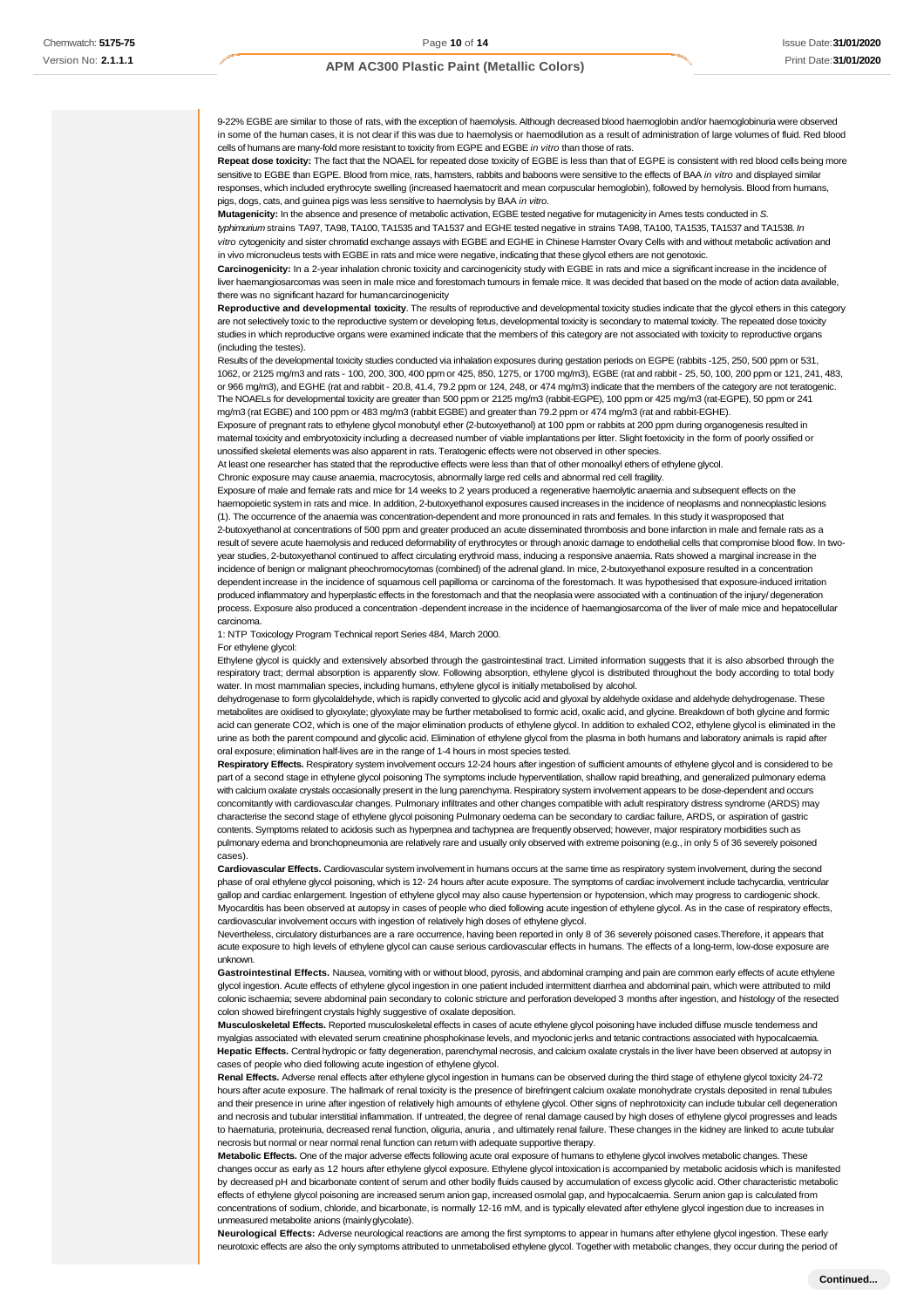30 minutes to 12 hours after exposure and are considered to be part of the first stage in ethylene glycol intoxication. In cases of acute intoxication, in which a large amount of ethylene glycol is ingested over a very short time period, there is a progression of neurological manifestations which, if not treated, may lead to generalized seizures and coma. Ataxia, slurred speech, confusion, and somnolence are common during the initial phase of ethylene glycol intoxication as are irritation, restlessness, and disorientation. Cerebral edema and crystalline deposits of calcium oxalate in the walls of small blood vessels in the brain were found at autopsy in people who died after acute ethylene glycol ingestion.

Effects on cranial nerves appear late (generally 5-20 days post-ingestion), are relatively rare, and according to some investigators constitute a fourth, late cerebral phase in ethylene glycol intoxication. Clinical manifestations of the cranial neuropathy commonly involve lower motor neurons of the facial and bulbar nerves and are reversible over many months.

**Reproductive Effects:** Reproductive function after intermediate-duration oral exposure to ethylene glycol has been tested in three multi-generation studies (one in rats and two in mice) and several shorter studies (15-20 days in rats and mice). In these studies, effects on fertility, foetal viability, and male reproductive organs were observed in mice, while the only effect in rats was an increase in gestational duration.

**Developmental Effects:** The developmental toxicity of ethylene glycol has been assessed in several acute-duration studies using mice, rats, and rabbits. Available studies indicate that malformations, especially skeletal malformations occur in both mice and rats exposed during gestation; mice are apparently more sensitive to the developmental effects of ethylene glycol. Other evidence of embyrotoxicity in laboratory animals exposed to ethylene glycol exposure includes reduction in foetal body weight.

**Cancer:** No studies were located regarding cancer effects in humans or animals after dermal exposure to ethylene glycol.

**Genotoxic Effects**: Studies in humans have not addressed the genotoxic effects of ethylene glycol. However, available *in vivo* and *in vitro* laboratory studies provide consistently negative genotoxicity results for ethylene glycol.

NOTE: Changes in kidney, liver, spleen and lungs are observed in animals exposed to high concentrations of this substance by all routes. \*\* ASCC (NZ) SDS

| <b>Acute Toxicity</b>                       | $\circ$      | Carcinogenicity                 | $\circ$                                                                                                                                                                                                                                                                                                                                                                                                                                                      |
|---------------------------------------------|--------------|---------------------------------|--------------------------------------------------------------------------------------------------------------------------------------------------------------------------------------------------------------------------------------------------------------------------------------------------------------------------------------------------------------------------------------------------------------------------------------------------------------|
| <b>Skin Irritation/Corrosion</b>            | $\circ$      | Reproductivity                  | $\checkmark$                                                                                                                                                                                                                                                                                                                                                                                                                                                 |
| Serious Eye<br>Damage/Irritation            | $\checkmark$ | <b>STOT - Single Exposure</b>   | ✔                                                                                                                                                                                                                                                                                                                                                                                                                                                            |
| <b>Respiratory or Skin</b><br>sensitisation | $\circ$      | <b>STOT - Repeated Exposure</b> | O                                                                                                                                                                                                                                                                                                                                                                                                                                                            |
| <b>Mutagenicity</b>                         | $\circ$      | <b>Aspiration Hazard</b>        | O                                                                                                                                                                                                                                                                                                                                                                                                                                                            |
|                                             |              |                                 | $\mathcal{L} = \mathcal{L} = \mathcal{L} = \mathcal{L} = \mathcal{L} = \mathcal{L} = \mathcal{L} = \mathcal{L} = \mathcal{L} = \mathcal{L} = \mathcal{L} = \mathcal{L} = \mathcal{L} = \mathcal{L} = \mathcal{L} = \mathcal{L} = \mathcal{L} = \mathcal{L} = \mathcal{L} = \mathcal{L} = \mathcal{L} = \mathcal{L} = \mathcal{L} = \mathcal{L} = \mathcal{L} = \mathcal{L} = \mathcal{L} = \mathcal{L} = \mathcal{L} = \mathcal{L} = \mathcal{L} = \mathcal$ |

*Legend: – Data required to make classificationavailable – Data available but does not fill the criteria for classification*

*– Data Not Available to makeclassification*

#### **SECTION 12 ECOLOGICAL INFORMATION**

#### **Toxicity**

On the basis of available evidence concerning either toxicity, persistence, potential to accumulate and or observed environmental fate and behaviour, the material may present a danger, immediate or long-term and /or delayed, to the structure and/ or functioning of natural ecosystems.

Toxic to aquatic organisms, may cause long-term adverse effects in the aquatic environment.

Do NOT allow product to come in contact with surface waters or to intertidal areas below the mean high water mark. Do not contaminate water when cleaning equipment or disposing of equipment wash-waters.

Wastes resulting from use of the product must be disposed of on site or at approved waste sites.

For n-Butyl Acetate: Koc: ~200; log Kow: 1.78; Half-life (hr) air: 144; Half-life (hr) H2O surface water: 178 - 27156; Henry's atm: m3 /mol: 3.20E-04 BOD 5 if unstated: 0.15-1.02,7%; COD: 78%;

ThOD: 2.207;

BCF : 4-14.

Environmental Fate: Terrestrial Fate - Butyl acetate is expected to have moderate mobility in soil. Volatilization of n-butyl acetate is expected from moist and dry soil surfaces. n-Butyl acetate may biodegrade in soil. Aquatic Fate: n-Butyl acetate is not expected to adsorb to suspended solids and sediment in water. Butyl acetate is expected to volatilize from water surfaces. Estimated half-lives for a model river and model lake are 7 and 127 hours respectively. Hydrolysis may be an important environmental fate for this compound. Atmospheric Fate: n-Butyl acetate is expected to exist solely as a vapour in the ambient atmosphere. Vapour-phase n-butyl acetate is degraded in the atmosphere by reaction with photochemically-produced hydroxyl radicals; the half-life for this reaction in air is estimated to be about 4 days.

Ecotoxicity: It is expected that bioconcentration in aquatic organisms is low. n-Butyl acetate is not acutely toxic to fish specifically, island silverside, bluegill sunfish, fathead minnow, and water fleas and has low toxicity to algae.

**DO NOT** discharge into sewer or waterways.

#### **Persistence and degradability**

| Ingredient                                                | Persistence: Water/Soil     | Persistence: Air               |
|-----------------------------------------------------------|-----------------------------|--------------------------------|
| n-butyl acetate                                           | ∟OW                         | LOW                            |
| ethyl acetate                                             | LOW (Half-life $= 14$ days) | LOW (Half-life $= 14.71$ days) |
| dibutyl phthalate                                         | LOW (Half-life $= 23$ days) | LOW (Half-life $=$ 3.08 days)  |
| ethylene glycol monobutyl ether LOW (Half-life = 56 days) |                             | LOW (Half-life $= 1.37$ days)  |

#### **Bioaccumulative potential**

| Ingredient                                          | <b>Bioaccumulation</b> |
|-----------------------------------------------------|------------------------|
| n-butyl acetate                                     | LOW (BCF = $14$ )      |
| ethyl acetate                                       | $HIGH (BCF = 3300)$    |
| dibutyl phthalate                                   | LOW (BCF = $176$ )     |
| ethylene glycol monobutyl ether LOW (BCF = $2.51$ ) |                        |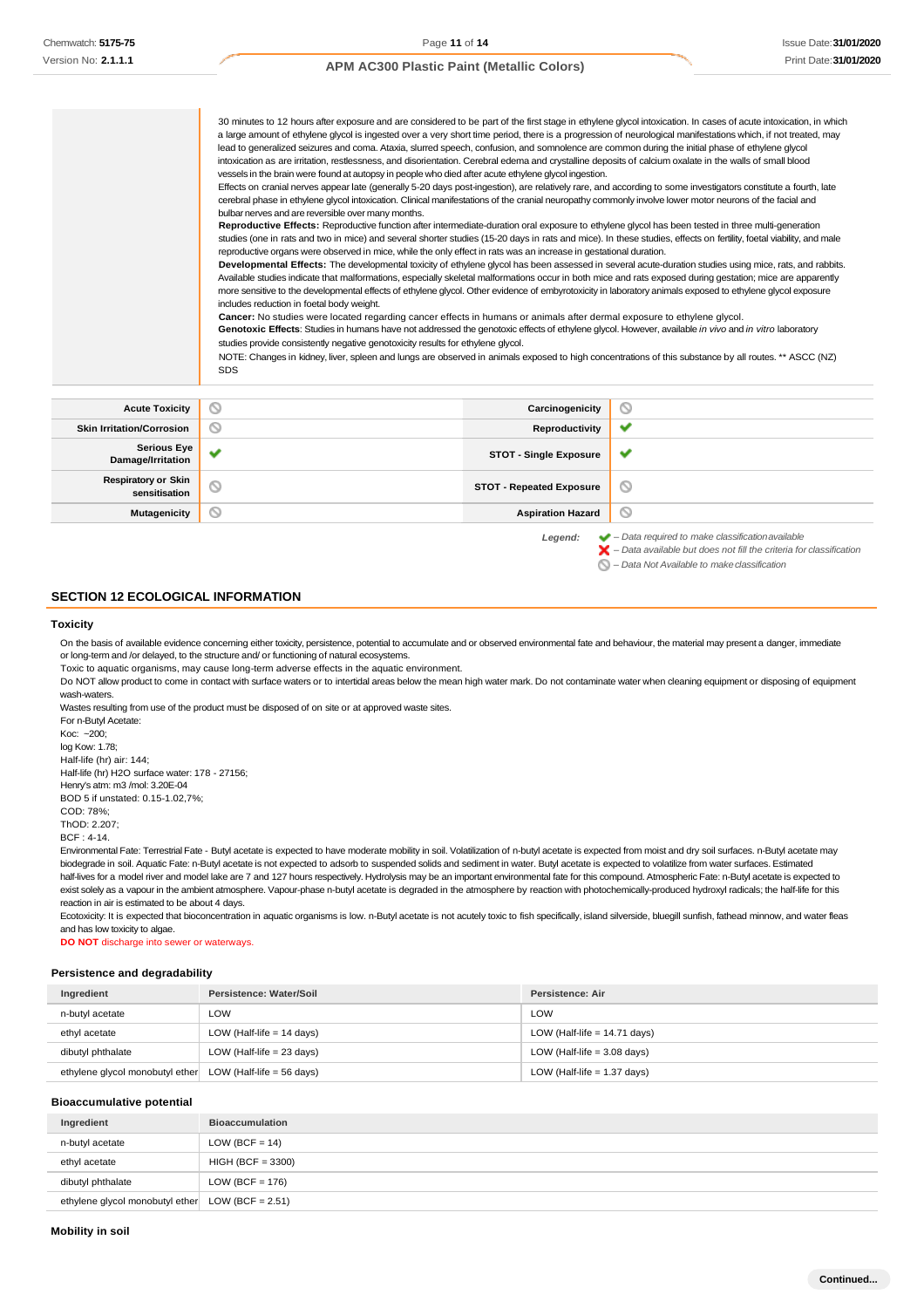| Ingredient                      | <b>Mobility</b>      |
|---------------------------------|----------------------|
| n-butyl acetate                 | LOW (KOC = $20.86$ ) |
| ethyl acetate                   | LOW (KOC = $6.131$ ) |
| dibutyl phthalate               | LOW ( $KOC = 1460$ ) |
| ethylene glycol monobutyl ether | $HIGH (KOC = 1)$     |

# **SECTION 13 DISPOSAL CONSIDERATIONS**

# **SECTION 14 TRANSPORT INFORMATION**

# **Labels Required Marine Pollutant**

# **Land transport (UN)**

| <b>UN number</b>             | 1263                                                                                                                                                                                          |  |  |
|------------------------------|-----------------------------------------------------------------------------------------------------------------------------------------------------------------------------------------------|--|--|
| Packing group                | $\mathbf{II}$                                                                                                                                                                                 |  |  |
| UN proper shipping name      | PAINT (including paint, lacquer, enamel, stain, shellac, varnish, polish, liquid filler and liquid lacquer base) or PAINT RELATED MATERIAL (including paint<br>thinning or reducing compound) |  |  |
| <b>Environmental hazard</b>  | No relevant data                                                                                                                                                                              |  |  |
| Transport hazard class(es)   | Class<br>3<br>Subrisk<br>Not Applicable                                                                                                                                                       |  |  |
| Special precautions for user | 163;367<br>Special provisions<br>5L<br>Limited quantity                                                                                                                                       |  |  |

# **Air transport (ICAO-IATA / DGR)**

| <b>UN number</b>            | 1263                                                                                                                                                                                         |  |
|-----------------------------|----------------------------------------------------------------------------------------------------------------------------------------------------------------------------------------------|--|
| Packing group               |                                                                                                                                                                                              |  |
| UN proper shipping name     | Paint (including paint, lacquer, enamel, stain, shellac, varnish, polish, liquid filler and liquid lacquer base); Paint related material (including paint thinning or<br>reducing compounds) |  |
| <b>Environmental hazard</b> | No relevant data                                                                                                                                                                             |  |
| Transport hazard class(es)  | <b>ICAO/IATA Class</b><br>3<br>ICAO / IATA Subrisk<br>Not Applicable                                                                                                                         |  |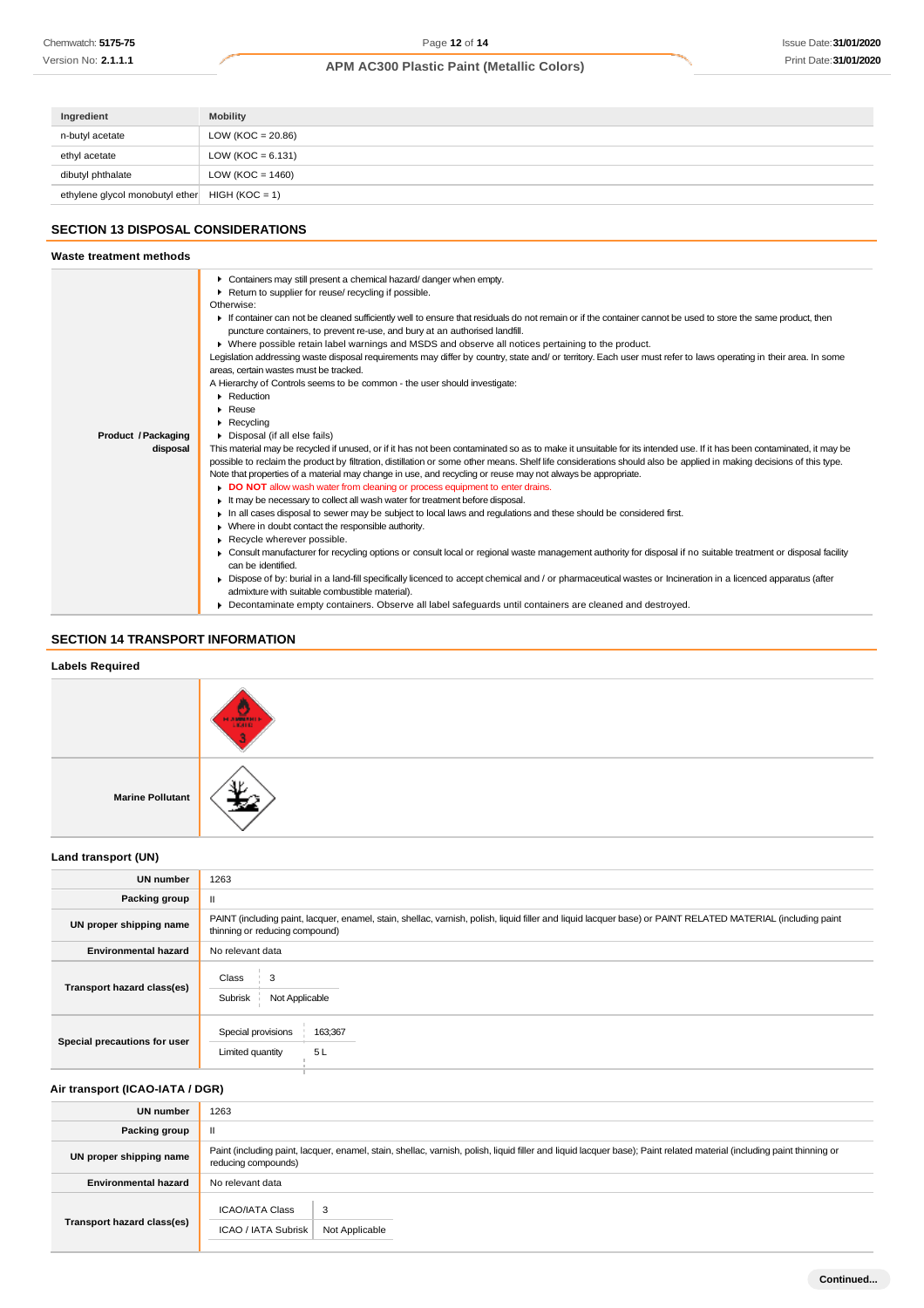|                              | <b>ERG Code</b><br>3L                                     |             |
|------------------------------|-----------------------------------------------------------|-------------|
| Special precautions for user | Special provisions                                        | A3 A72 A192 |
|                              | Cargo Only Packing Instructions                           | 364         |
|                              | Cargo Only Maximum Qty / Pack                             | 60 L        |
|                              | Passenger and Cargo Packing Instructions                  | 353         |
|                              | Passenger and Cargo Maximum Qty / Pack                    | 5 L         |
|                              | Passenger and Cargo Limited Quantity Packing Instructions | Y341        |
|                              | Passenger and Cargo Limited Maximum Qty / Pack            | 1 L         |

## **Sea transport (IMDG-Code / GGVSee)**

| <b>UN number</b>             | 1263                                                                                                                                                                                          |  |  |
|------------------------------|-----------------------------------------------------------------------------------------------------------------------------------------------------------------------------------------------|--|--|
| Packing group                |                                                                                                                                                                                               |  |  |
| UN proper shipping name      | PAINT (including paint, lacquer, enamel, stain, shellac, varnish, polish, liquid filler and liquid lacquer base) or PAINT RELATED MATERIAL (including paint<br>thinning or reducing compound) |  |  |
| <b>Environmental hazard</b>  | Not Applicable                                                                                                                                                                                |  |  |
| Transport hazard class(es)   | <b>IMDG Class</b><br><b>IMDG Subrisk</b><br>Not Applicable                                                                                                                                    |  |  |
| Special precautions for user | $F-E$ , S-E<br><b>EMS Number</b><br>163<br>Special provisions<br><b>Limited Quantities</b><br>5L                                                                                              |  |  |

# **Transport in bulk according to Annex II of MARPOL 73 / 78 and the IBC code**

| Source                                                                                | Ingredient        | <b>Pollution Category</b> |
|---------------------------------------------------------------------------------------|-------------------|---------------------------|
| IMO MARPOL 73/78 (Annex<br>II) - List of Noxious Liquid<br>Substances Carried in Bulk | n-butyl acetate   | $\checkmark$              |
| IMO MARPOL 73/78 (Annex<br>II) - List of Noxious Liquid<br>Substances Carried in Bulk | ethyl acetate     | Z                         |
| IMO MARPOL 73/78 (Annex<br>II) - List of Noxious Liquid<br>Substances Carried in Bulk | dibutyl phthalate | X                         |

## **SECTION 15 REGULATORY INFORMATION**

## **Safety, health and environmental regulations / legislation specific for the substance or mixture**

#### **N-BUTYL ACETATE(123-86-4) IS FOUND ON THE FOLLOWING REGULATORY LISTS**

Singapore Permissible Exposure Limits of Toxic Substances

## **ETHYL ACETATE(141-78-6) IS FOUND ON THE FOLLOWING REGULATORY LISTS**

Singapore Permissible Exposure Limits of Toxic Substances

#### **ALUMINIUM FLAKE(7429-90-5) IS FOUND ON THE FOLLOWING REGULATORY LISTS**

Singapore Permissible Exposure Limits of Toxic Substances

# **DIBUTYL PHTHALATE(84-74-2) IS FOUND ON THE FOLLOWING REGULATORY LISTS**

Singapore Permissible Exposure Limits of Toxic Substances

## **ETHYLENE GLYCOL MONOBUTYL ETHER(111-76-2) IS FOUND ON THE FOLLOWING REGULATORY LISTS**

Singapore Permissible Exposure Limits of Toxic Substances International Agency for Research on Cancer (IARC) - Agents Classified by the IARC Monographs

| <b>National Inventory</b>               | <b>Status</b>                                                                                           |
|-----------------------------------------|---------------------------------------------------------------------------------------------------------|
| Australia - AICS                        | Y                                                                                                       |
| Canada - DSL                            | Y                                                                                                       |
| Canada - NDSL                           | N (n-butyl acetate; ethyl acetate; aluminium flake; ethylene glycol monobutyl ether; dibutyl phthalate) |
| China - IECSC                           | Y                                                                                                       |
| Europe - EINEC / ELINCS /<br><b>NLP</b> | Y                                                                                                       |
| Japan - ENCS                            | N (aluminium flake)                                                                                     |
| Korea - KECI                            | Y                                                                                                       |
| New Zealand - NZIoC                     | Y                                                                                                       |
| Philippines - PICCS                     | Y                                                                                                       |
| <b>USA - TSCA</b>                       | Y                                                                                                       |